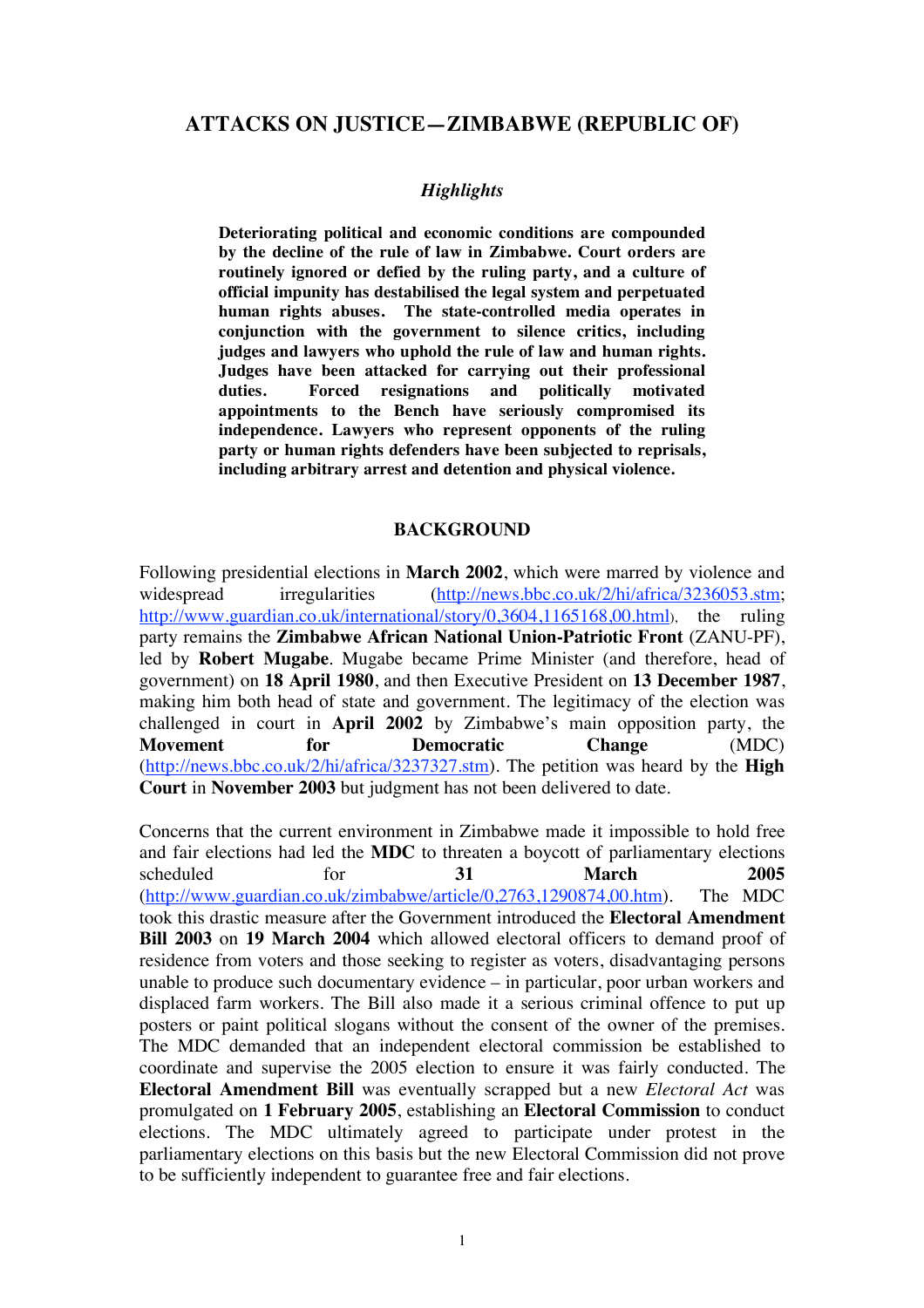Despite Zimbabwe's domestic and international human rights obligations, the state has consistently legislated to suppress and violate fundamental democratic freedoms. Between **2002** and **2004**, the government had amassed an armoury of statutes. These include the **2002** *Access to Information and Protection of Privacy Act* (AIPPA) reportedly used to muzzle the independent media and censor public information; and the *Non-Governmental Organisations and Churches Bill* of **20 July 2004** (the NGO Bill) that seeks to ban the registration of any foreign or domestic organisation whose sole or principal objective is issues of governance, including "the promotion and protection of human rights and political governance issues". This Bill is yet to be enacted, and is being reconsidered by Parliament. The *Public Order and Security Act* of **2002** has also been used by police to break up public gatherings convened without police permission, and has generally been employed to prevent anti-government political activity. While these laws impose seemingly innocent administrative obligations upon citizens and organisations, government agencies subvert these processes to monitor behaviour, to limit freedom of expression and association, and to arrest the independent media and other government critics, political opponents and human rights defenders.

The government has also subjected NGOs to illegal forms of harassment and intimidation. Authorities have searched some of their offices and seized files, and forced several to eliminate or substantially change the content of human rights programmes. Some have also been forced to cease activities for several months.

In **2002**, the **African Commission on Human and Peoples' Rights** released a report on its mission to Zimbabwe, highlighting the breakdown of the rule of law and identifying an increased number of cases of torture and repression. Further, at the  $59<sup>th</sup>$ session of the **United Nations General Assembly** in **September 2004**, **President Mugabe** again refused to acknowledge the crisis situation for the rule of law and remained defiant about his country's record. The situation remains unchanged to date. The **International Commission of Jurists** (ICJ) has also observed the decline of the rule of law in Zimbabwe with grave concern, and has condemned the obstructive action taken by the government to prevent international and non-governmental organisations from ascertaining the true extent of the situation (http://www.icj.org/recherche.php3?lang=en&country=25&topic=&section=&keywor ds=&go=Search&page=2 ).

## **JUDICIARY**

### **Independence**

The government's attempts to undermine the independence of the judiciary have been roundly condemned by the international community, and have prompted public statements and urgent appeals from the **United Nations High Commissioner on Human Rights** and the **United Nations Special Rapporteur on the Independence of Judges and Lawyers**. In his report to the United Nations Human Rights Commission dated **10 January 2003** (http://daccessdds.un.org/doc/UNDOC/GEN/G03/101/53/PDF/G0310153.pdf?OpenEl ement), the Special Rapporteur recommended that the Commission take appropriate action to address "concern about the deterioration (of) the independence of the judiciary and its impact upon the rule of law." The Special Rapporteur's request to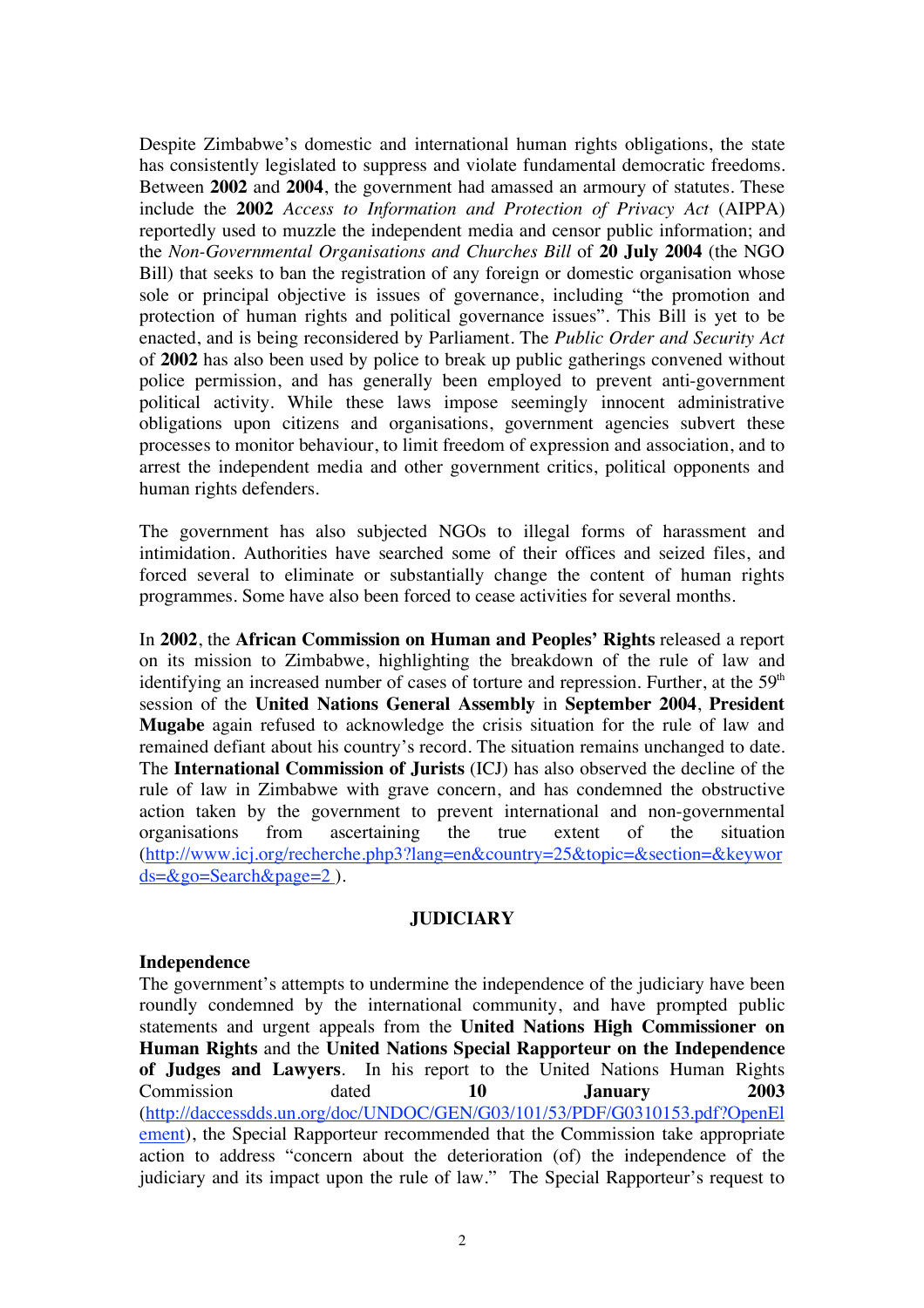visit Zimbabwe and undertake further investigation has not been addressed by the government since **January 2003,** and remains outstanding.

In **May 2003**, during the African Commission's 33<sup>rd</sup> session, the **African NGOs Forum** requested that the **African Commission on Human Rights** recommend that the Zimbabwean government "take all necessary measures to ensure protection of lawyers, public prosecutors, magistrates, judges and to respect the independence of the judiciary."

A number of judges in Zimbabwe, despite political pressure, have ruled against the government when unlawful policies and actions are challenged. However, the government has systematically ignored these judicial decisions, and the police have refused to execute judicial directives, most notably in cases relating to land transfer and unlawful occupation. The support of the state to the judiciary is only given to outcomes deemed favourable to ruling interests.

A shortage of magistrates has led to a substantial backlog of cases, with more than **60,000** proceedings awaiting hearing in **May 2003**. A total of 59 magisterial posts remained vacant in **May 2003**, leaving the courts understaffed. A number of vacancies had arisen as a result of resignations, suggesting that political pressure may compound the difficulties in filling the available positions. Magistrates have also reportedly resigned as a result of poor salaries and working conditions**.**

The personal security of judges is compromised, and the authorities have publicly announced that they cannot guarantee their protection. Criticism of the judiciary by the government and state-owned press has resulted in politically motivated threats against judges and made them unwilling to accept controversial cases (see http://www.omct.org/pdf/observatory/zimbabwe\_HRdef\_0204\_EN.pdf).

# **Executive Usurpation of Legislative and Judicial Powers Presidential Powers (Temporary Measures) Act [Chapter 10:20]**

President Mugabe regularly uses the *Presidential Powers (Temporary Measures) Act* to bypass the legislature, and unilaterally enact controversial and repressive legislation in non-emergency situations. The legislation often impinges on the exercise of judicial power. The Act allows the president to make regulations in circumstances where a situation has arisen, or is likely to arise, which needs to be dealt with urgently in the interests of defence, public safety, public order, public morality, public health, the economic interests of Zimbabwe or the general public interest; and the situation cannot be adequately dealt with by any other law and, because of the urgency involved, it is inexpedient to await the passage of appropriate legislation through Parliament**.** 

This practice has been roundly condemned by legal commentators and constitutional experts, as it undermines the separation of powers by enabling the President to wield executive and legislative power simultaneously, and inhibits consultation and debate concerning proposed laws. These laws are frequently inconsistent with constitutional guarantees and international obligations. Parliament has failed to object to a number of presidential ordinances that have subsequently been declared unconstitutional by the Supreme Court, including the *Presidential Powers (Temporary Measures) (Cellular Telephone Services) Regulations* **1996***.*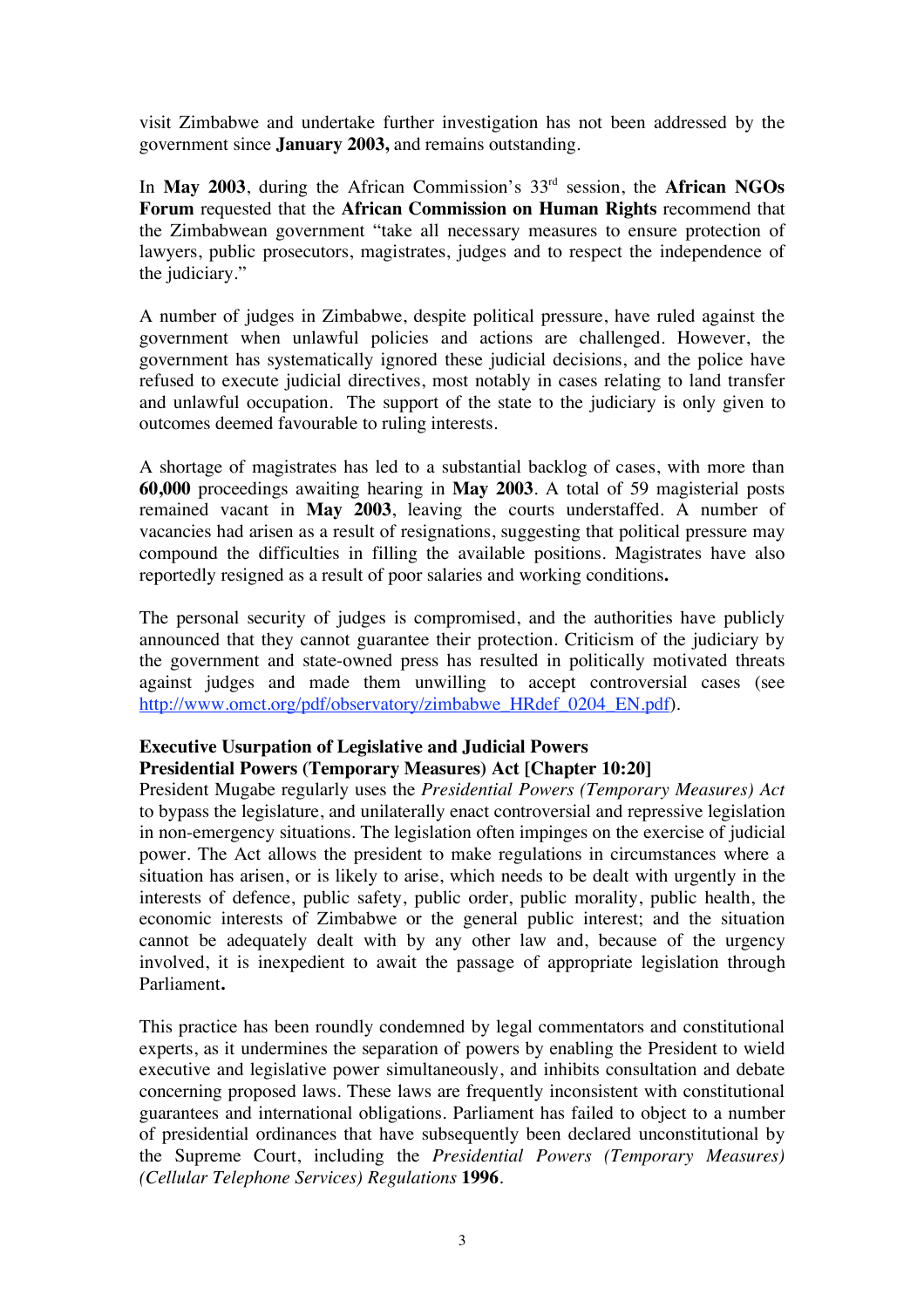### **Criminal Procedure and Evidence Act**

The **2004** amendments to the *Criminal Procedure and Evidence Act* exemplify the usurpation of judicial power by **President Mugabe** through the *Presidential Powers (Temporary Measures) Act* (see above) and lack of judicial review. New provisions allowed for the detention without judicial review of an accused person for up to 30 days before being charged with an offence. These amendments were subsequently incorporated into the *Criminal Procedure and Evidence Act* through the enactment of the *Criminal Procedure and Evidence Amendment Act 2004* (No 14 of **2004**).

By empowering executive officers to determine the question of a subject's liberty, the amendments run contrary to section 79 of the *Constitution*, which provides that judicial power is vested in the courts and may only be exercised by judges. The constitutionality of the Act is being challenged on the grounds that it contravenes sections 13 and 18 of the Constitution by removing a person's right to have the question of his or her liberty determined by an independent court in a fair hearing within a reasonable time.

### **Security of tenure**

Section 86 of the Constitution provides that judges have tenure of office until the age of 65 years or, subject to the acceptance by the president of a medical report as to the mental and physical fitness of the judge, the age of 70. Section 87 of the Constitution deals with the removal of a judge from office during his or her tenure.

In practice, however, this is not respected, and recent judicial appointments have been politically motivated. The government removed **Chief Justice Gubbay**, the only judge in office prior to Zimbabwe's independence on **18 April 1980**. Since **2000**, when the **Supreme Court** declared illegal the government's central policy of "land distribution" – seizing white-owned land and giving it to black farmers – the **Minister of Justice** and other government officials have used the racial discourse to exert pressure on both black and white judges. As a result, some have been forced to resign, undermining the integrity of the judicial institution. The **Minister of Justice** publicly stated in **2000** that the government will not rest until there was a complete overhaul of the judiciary to remove "Eurocentric" judges who were "colonial relics" and not "politically correct" (see http://www.zimbabwesituation.com/oct14\_2004.html).

The **Chief Justice**, **Judge President of the High Court**, and majority of **Supreme Court** judges reportedly have very close ties with the ruling party. The appointment process is said to be utilised by the **Judicial Services Commission** to ensure judicial support for the executive's actions. The Judicial Services Commission consists of the Chief Justice, Attorney-General, Public Service Commission chairman, and two or three other legally qualified members appointed by the President.

Judges frequently face reprisals for unpopular decisions. In a number of recent cases (see Cases below), judges have been forced to resign, forcibly removed from office or suffered harassment for challenging the government's unconstitutional exercise of power. The government has systematically transferred and demoted judges for political purposes.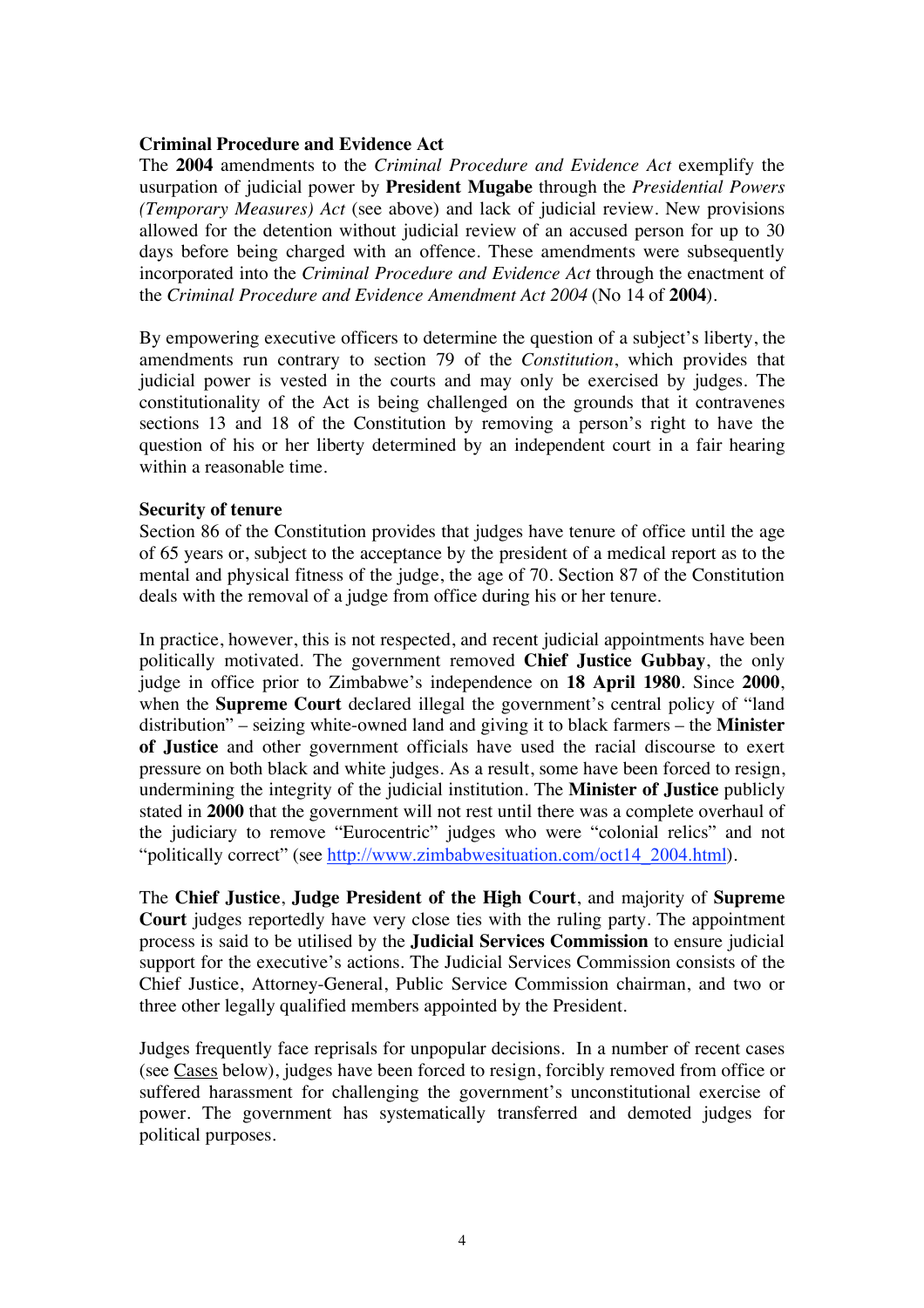# **Corruption**

Judicial corruption is a crime pursuant to the *Prevention of Corruption Act* (Chapter 9:16). Reports of corrupt activity have emerged during the period amongst the magistracy and prosecution service (see Cases below).

Independence has also been threatened by senior judges' acceptance of farms made available to them under the land resettlement scheme. According to an **April 2004** report prepared by **Stephen Irwin**, the **Chairman of the Bar of England and Wales** for the International Council of Advocates and Barristers, a significant number of the current members of the Supreme Court and High Court have benefited from "land leasing agreements", which were granted at the will of the government and which may be withdrawn at any time without compensation (http://www.kubatana.net/html/archive/legal/040420si.asp?sector=HR&range\_start=1 81). These methods illustrate the government's desire to appoint judges who will legitimise the laws and procedures imposed by the ruling interests, and who will take steps to ensure that the government and its supporters receive undue favouritism in litigation.

# **Professional Secrecy and Immunity**

Professional secrecy is not constitutionally protected but is legally protected by virtue of the decision in *Law Society of Zimbabwe v Minister of Transport and Communication and Anor* (S-59-03). However, the principle is not respected in practice, and judges are forced by the government to testify on confidential matters discussed in the course of carrying out their judicial functions. In a press release dated **19 February 2003**, the **UN Special Rapporteur on the Independence of Judges and Lawyers** deplored the government's practice of "pitting judge against judge" by compelling members of the judiciary to give evidence against one another, causing discord and separating members of the bench into "independents" and "compliants". In the press release, the Special Rapporteur noted that the government had adopted this divisive tactic in the cases brought against **Judge Blackie** in **2002** and **Justice Paradza** in **2003** (see Cases below).

## **Cases**

In **August 2002**, a magistrate, Mr. **Chikwana**, was attacked violently in public by war veterans following an adverse decision, and received no assistance from police present at the Chipinge court. No charges were laid in response to a complaint filed by Judge Chikwana wherein he named his assailants as well as the police present during the assault. The judge was subsequently transferred to Mutare (see http://www.omct.org/pdf/observatory/zimbabwe\_HRdef\_0204\_EN.pdf).

In **September 2002**, **Justice Fergus Blackie**, a recently retired judge of the High Court, was arrested on charges of corruption after convicting the **Minister of Justice** of contempt of court. He was held in custody over a weekend, deprived of food and medication, and denied access to his lawyer for 24 hours. His arrest and subsequent court appearance on a *habeas corpus* application was widely covered by the state electronic and print media. Justice Blackie was not questioned by police while in custody and the matter was dropped in **July 2003**. The **International Commission of Jurists** (ICJ) had sent an urgent appeal deploring the government's conduct  $(\frac{http://www.icj.org/news.php3?idarticle=2701⟨=en})$  and welcomed the decision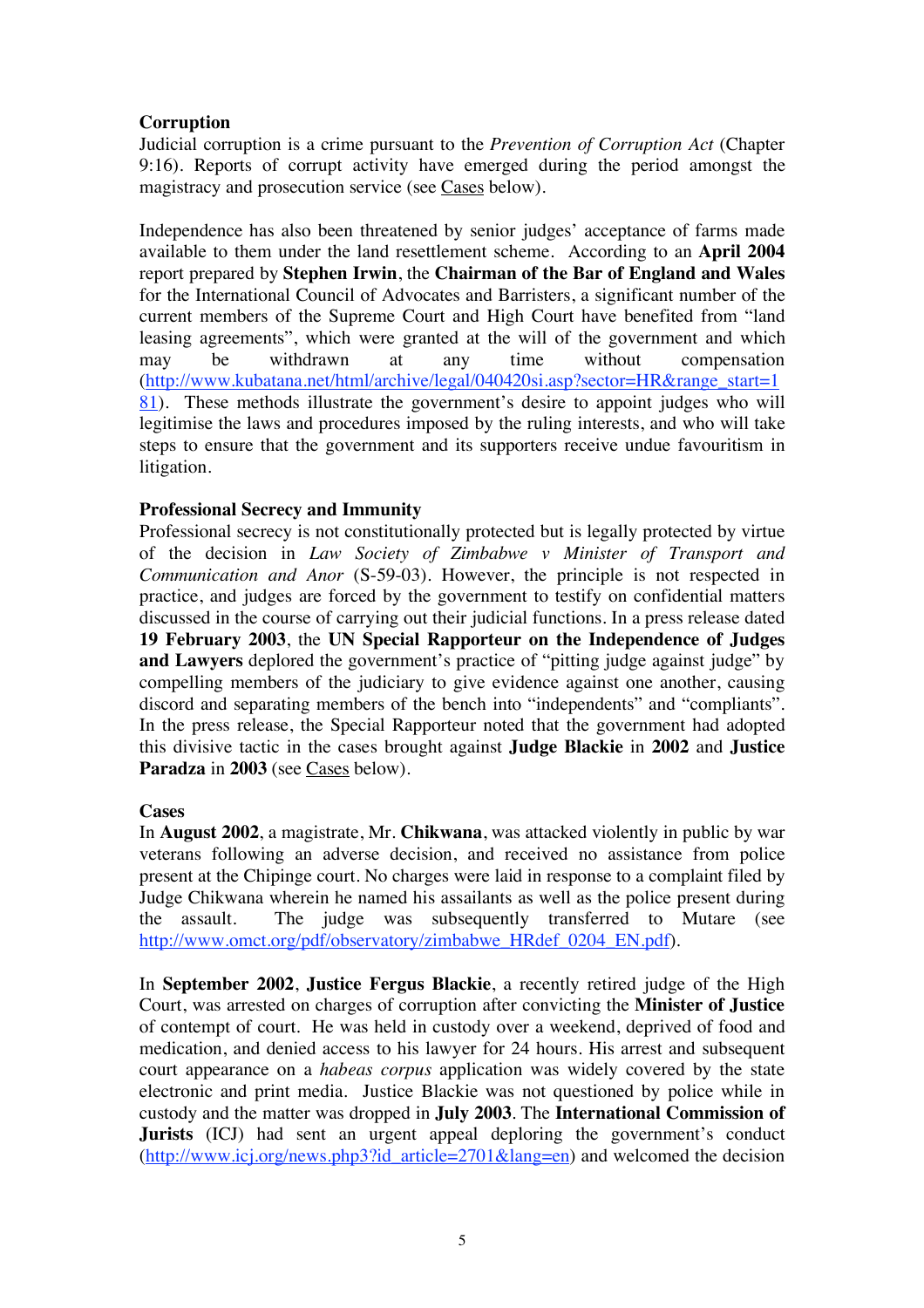to withdraw charges (http://www.icj.org/news.php3?id article=2959&lang=en). Justice Blackie has since retired from the Bench.

In **February 2003**, **Judge Benjamin Paradza** was arrested at his chambers in Harare and detained on charges of corruption. It is believed that this was prompted by a series of his rulings that were unfavourable to the government. On **16 September 2003**, the Supreme Court considered issues surrounding Judge Paradza's arrest, detention and remand, and found that the state had not followed constitutional procedures for investigating allegations of judicial misconduct. The **ICJ** monitored the trial, having already expressed alarm at the arrest in a letter dated **20 February 2003** to President Mugabe (http://www.icj.org/news.php3?id\_article=2754&lang=en).

Judge Paradza was not permitted to actively return to the Bench, and was subsequently suspended in **February 2004** for alleged misconduct based on the same charges that had been considered in the context of his unlawful arrest. Pursuant to Section 87 of the Constitution, a three-member tribunal comprised of judges from Zambia, Tanzania and Malawi was established in **late 2004** to hear the allegations. The hearing has been adjourned pending the determination of a **Supreme Court** challenge brought by Judge Paradza and heard in **February 2005**, concerning the panel's composition. His counsel argued that the tribunal was not properly constituted as its members were nominated by judicial authorities in their own countries and not by President Mugabe as required by the Constitution (http://www.suntimes.co.za/zones/sundaytimesNEW/basket17st/basket17st110872378 0.aspx). The Court has reserved judgment on this application to have the tribunal disbanded and no decision has been issued to date.

In **August 2003**, Harare **Magistrate Maxwell Manyanhaire** faced trial for soliciting a ZWD \$50,000 bribe from a defendant in return for a lenient sentence. Reports regarding the outcome of these proceedings are not available.

In **November 2003**, "The Herald" newspaper published a report casting serious aspersions on the professionalism and integrity of **Judge Majuru**, President of the Administrative Court in Harare. This coincided with proceedings before Judge Majuru between the independent "Daily News" newspaper and the state's **Media and Information Commission**. As a consequence of these reports and their allegations of bias, the judge was obliged to recuse himself and has since left Zimbabwe. He has revealed that he was placed under considerable direct and indirect pressure by the government concerning the "Daily News" case, including an offer of a farm if he upheld the government's decision to close down the publisher, and a demand from Justice Minister **Patrick Chinamasa** to delay the case for at least three months.

**Magistrate Judith Tsamba** was publicly criticised by "The Herald" newspaper in **March 2004** for granting bail to businessman and politician, **James Makamba**, who had been arrested without a warrant. The **ICJ** intervened (http://www.icj.org/news.php3?id\_article=3301&lang=en) to urge the government to respect and uphold judicial rulings. No further information is available on this case.

A report published in **August 2003** by **The Observatory for the Protection of Human Rights Defenders**, a non-governmental organisation, details nine cases of state-supported harassment and intimidation of judges and lawyers in Zimbabwe (see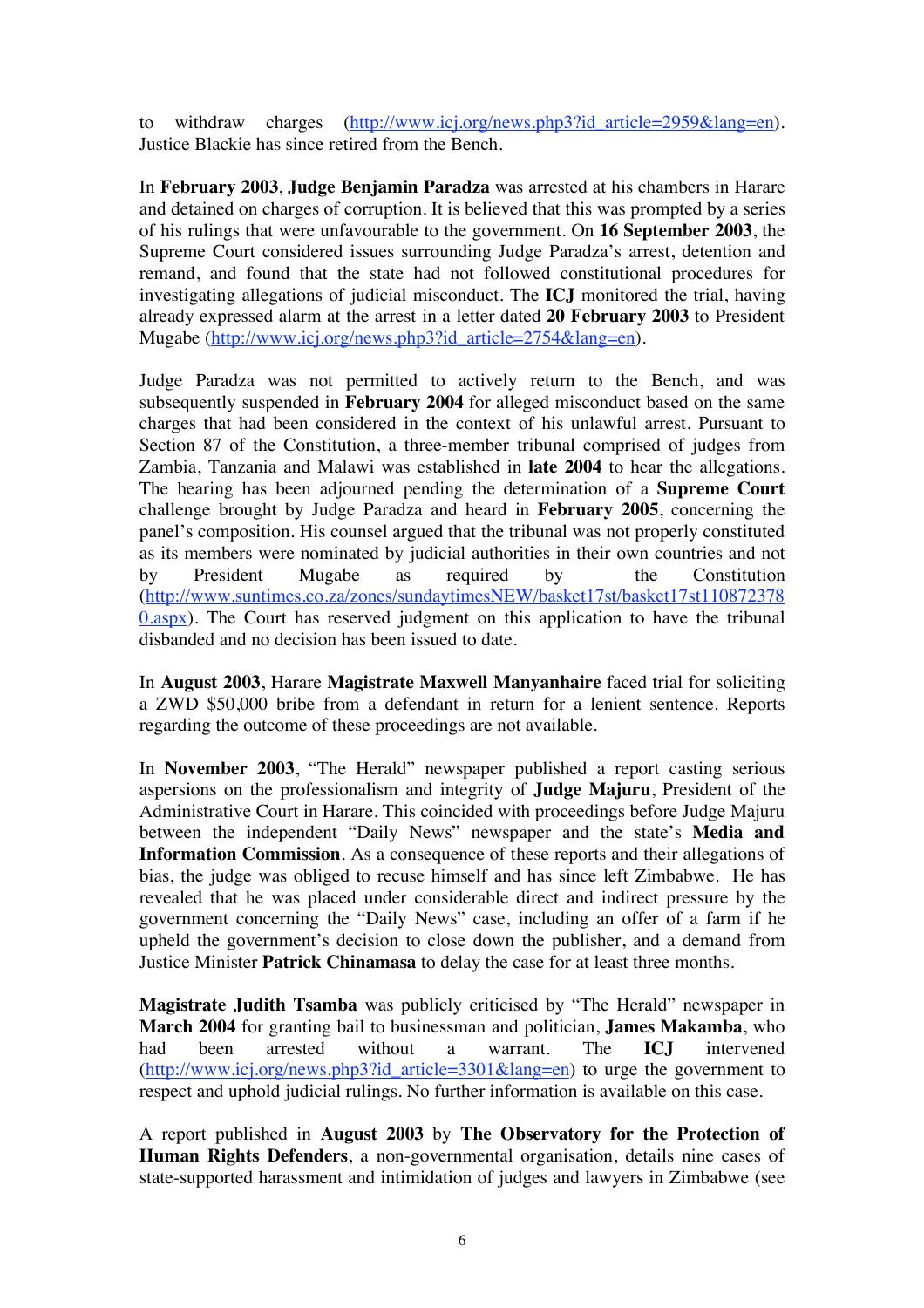http://www.omct.org/pdf/observatory/zimbabwe\_HRdef\_0204\_EN.pdf). In addition, a report by **Arnold Tsunga**, human rights lawyer and director of the non-governmental organisation **Zimbabwe Lawyers for Human Rights**, documents 20 examples of attacks on judges and lawyers in **2003**. The nature of these attacks include arbitrary arrest, physical violence and torture as well as denial of access to clients, and the government's refusal to abide by decisions that do not correspond with its political agenda.

In **March 2004**, **Legalbrief Africa** reported that seven judges – **Ebrahim, Blackie, Chatikobo, Gillespie, Devittie, Chinhengo and Mungwira** - have been compelled to resign for their own safety since **Chief Justice Anthony Gubbay** was forced to step down in **2001**. Furthermore, an additional four judges – **McNally, Smith, Adam and Sibanda** - have retired.

# **LEGAL PROFESSION**

### **Independence**

The government obstructs lawyers in the discharge of their duties, particularly when they are acting for human rights defenders or political opponents, identifying them with the politics or acts of their clients (http://www.humanrightsfirst.org/defenders/hrd\_zimbabwe/hrd\_zimbabwe.htm). In particular, lawyers are denied access to their clients by police and have even been physically evicted from police stations on some occasions.

Individual lawyers and the **Law Society of Zimbabwe**, a professional association of lawyers, have suffered reprisals when they spoke out against the deterioration of the rule of law. Lawyers avoid working in rural regions where they are likely to face intimidation and physical attacks by war veterans. Paralegals in these areas have suffered a number of attacks, leading to office closures and, in some instances, the end of the provision of legal services in remote areas. Human rights lawyers are regularly targeted by the government in their personal capacity, and arbitrary arrest and detention, as well as ill treatment and torture, are used to intimidate them and dissuade them from continuing their activities.

## **2002 Public Order and Security Act**

The vague and subjective provisions of the *2002 Public Order and Security Act (POSA)* 

(http://www.kubatana.net/html/archive/legisl/020122posa.asp?sector=LEGISL) have been used by the government to prohibit free speech, suppress dissent and criminalise legitimate expression. *POSA* has been used to arrest lawyers for the alleged possession of "subversive" documents. In addition to Sections 15, 17 and 19 which substantially curb freedom of expression, the Act creates offences such as criticising members of the police or defence forces (Section 12) and insulting the Office of the President (*Section 16*), punishable by imprisonment. Section 19 of the *POSA* effectively bans any form of assembly in the absence of explicit police permission and prohibits any act that "forcibly disturbs the peace, security or order of the public of any section of the public; or invades the rights of other people; [or intends] to cause such disturbance or invasion or realising there is a risk or possibility that such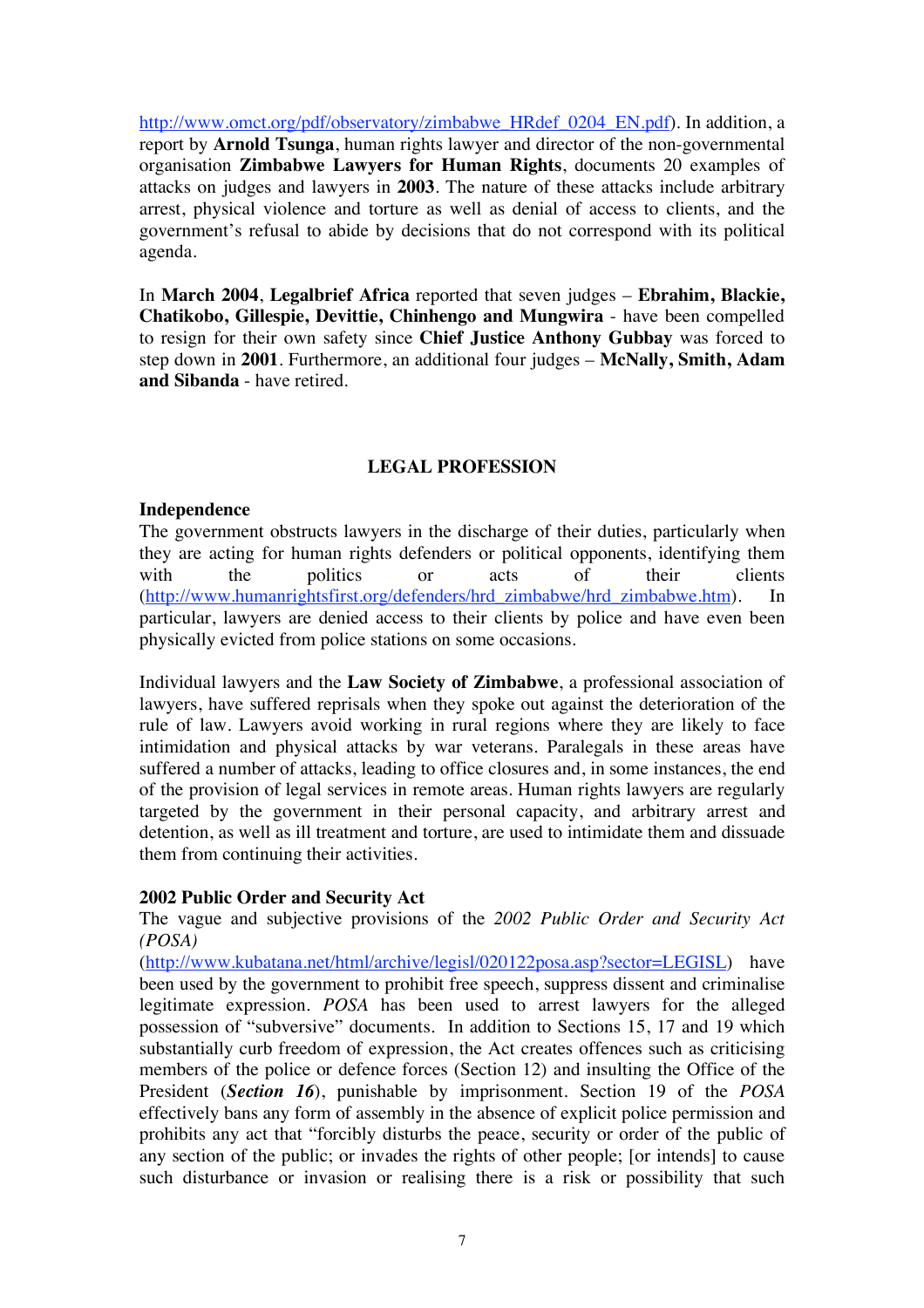disturbance or invasion may occur"*.* Sections 21, and 23 to 31 inclusive regulate the convening of public gatherings and restrict any conduct that is considered to create hostility against police forces.

### **Cases**

In **June 2002**, the then President of the Law Society of Zimbabwe, lawyer **Sternford Moyo**, and the Executive Secretary, lawyer **Wilbert Mapombere,** were arrested and detained under the *Public Order and Security Act 2002* (see above) for alleged possession of "subversive documents" even though searches of their homes and offices failed to locate any such documents. This incident had followed the publication of a Law Society report in **June 2001** written by **Mr Sternford Moyo**, voicing alarm at the state of the judiciary and the forced resignation of Chief Justice Gubbay (see "Attacks on Justice 2002"). On **6 June 2002**, the **ICJ** (http://www.icj.org/news.php3?id\_article=2633&lang=en) called upon its network to demand that the government cease its harassment of the Law Society and members of the profession. In a press release dated **June 2002**, the **UN Special Rapporteur on the Independence of Judges and Lawyers** (see http://www.unhchr.ch/huricane/huricane.nsf/0/BB3B6D78D2702996C1256BD0004F 57AB?opendocument) also demanded that the lawyers be released and all charges against them be unconditionally withdrawn in accordance with Zimbabwe's international obligations. The lawyers were released after 48 hours in detention and the case was never taken to trial, with the Attorney-General citing a lack of evidence.

In **January 2003**, **Gabriel Shumba**, a human rights lawyer working for the local NGO **Zimbabwe Human Rights Forum**, and his client, **Job Sikala**, an **MDC** Member of Parliament, were arbitrarily arrested with other party members and detained for two days without access to legal representation. Mr Shumba was eventually informed that he would be charged under Section 5 of the *Public Order and Security Act* which deals with organising, planning or conspiring to overthrow the government by unconstitutional means. Mr Shumba and his client suffered torture by state agents during their imprisonment, but no investigation or punitive action was taken against the perpetrators. (see http://wwwc.house.gov/international\_relations/108/shu031004.htm). After a court hearing in **January 2003**, Mr Shumba was released on bail although his passport was confiscated. Once released, he went to work in Tanzania but after being threatened by the **High Commissioner of Zimbabwe in Tanzania**, he fled to South Africa. Reportedly, Mr Shumba is currently the director of the **Accountability Commission – Zimbabwe**, an organisation based in South Africa which is collecting evidence of gross human rights abuses against President Mugabe and his regime.

The **ICJ** wrote to **President Mugabe** in **April 2003** (http://www.icj.org/news.php3?id\_article=2831&lang=en), expressing grave concern at the repressive treatment received by human rights defenders in Zimbabwe.

In **April 2003**, Ms **Gugulethu Moyo**, a lawyer for the independent **Associated Newspapers of Zimbabwe**, was violently beaten when she went to a police station to represent a staff photographer who had been arrested whilst covering a civil protest, and was prevented from assisting her client. The **ICJ** intervened and called for a full and impartial inquiry into the incident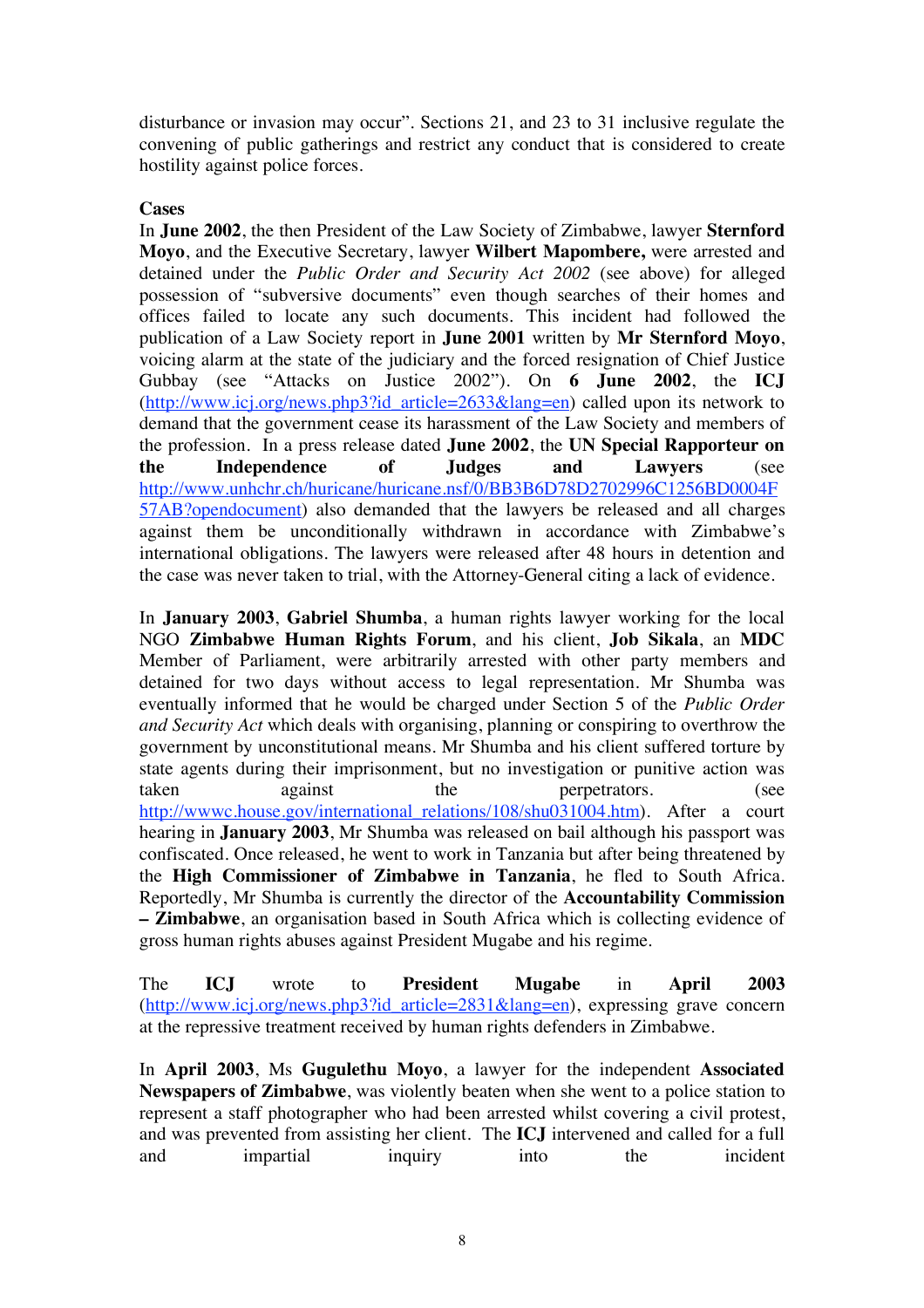(http://www.icj.org/news.php3?id\_article=2782&lang=en). However, no action has been taken by the authorities.

In **October 2003**, the **Zimbabwe Lawyers for Human Rights**, a non-governmental organisation comprised of lawyers and law students (http://www.hrforumzim.com/members/zlhr/zlhrtext.htm), issued a public statement detailing the manhandling of lawyers **Beatrice Mtetwa** and **Arnold Tsunga** by the police and their eviction from the Harare Police Station. Ms Mtetwa and Mr Tsunga attended the station for five hours and were not allowed access to their detained clients.

A report published in **August 2003** by **The Observatory for the Protection of Human Rights Defenders**, a non-governmental organisation, details nine cases of state-supported harassment and intimidation suffered by judges and lawyers in Zimbabwe (see

http://www.omct.org/pdf/observatory/zimbabwe\_HRdef\_0204\_EN.pdf). In addition, a report by **Arnold Tsunga**, human rights lawyer and director of the non-governmental organisation **Zimbabwe Lawyers for Human Rights**, documents 20 examples of attacks on judges and lawyers in 2003. The nature of these attacks include arbitrary arrest, physical violence and torture as well as denial of access to clients, and the government's refusal to abide by decisions that do not correspond with its political agenda. The report is not an exhaustive account of all incidents involving the persecution of members of the legal fraternity in Zimbabwe.

### **PROSECUTORS**

In the current political climate the office of **Attorney-General** may potentially be reduced to that of a mere "political functionary." During **2002**, the Office of the Attorney-General was criticised by the government for not prosecuting MDC supporters and officials vigorously enough and, in some instances, state departments engaged private lawyers to appear in court instead of using lawyers employed by the state prosecution services. As public servants, prosecutors are reportedly particularly vulnerable to pressure, especially in small towns where they frequently come in contact with disaffected litigants and agitators seeking "politically correct" decisions (http://www.lrf.co.zw/).

### **Cases**

By **early 2003**, two senior prosecutors, **Thabani Mpofu** and **Kennedy Mupomba,**  had left the Attorney-General's office as a consequence of intimidation by government agencies. It was reported in "The Herald" newspaper that Mr Mpofu had been under investigation for not acting strongly enough against "enemies of the state". He has since disappeared. It is reported that **between 2002 and 2004,** a number of independent-minded prosecutors have resigned from the prosecution service because of intimidation, not only by government agencies but also by support groups belonging to both of the major political parties in Zimbabwe.

The **Minister of Justice, Legal and Parliamentary Affairs** stated in **April 2003** in Parliament that the government "(e)mploys people on merit and professional standing, not political affiliation …If (the government) comes across any person in the Public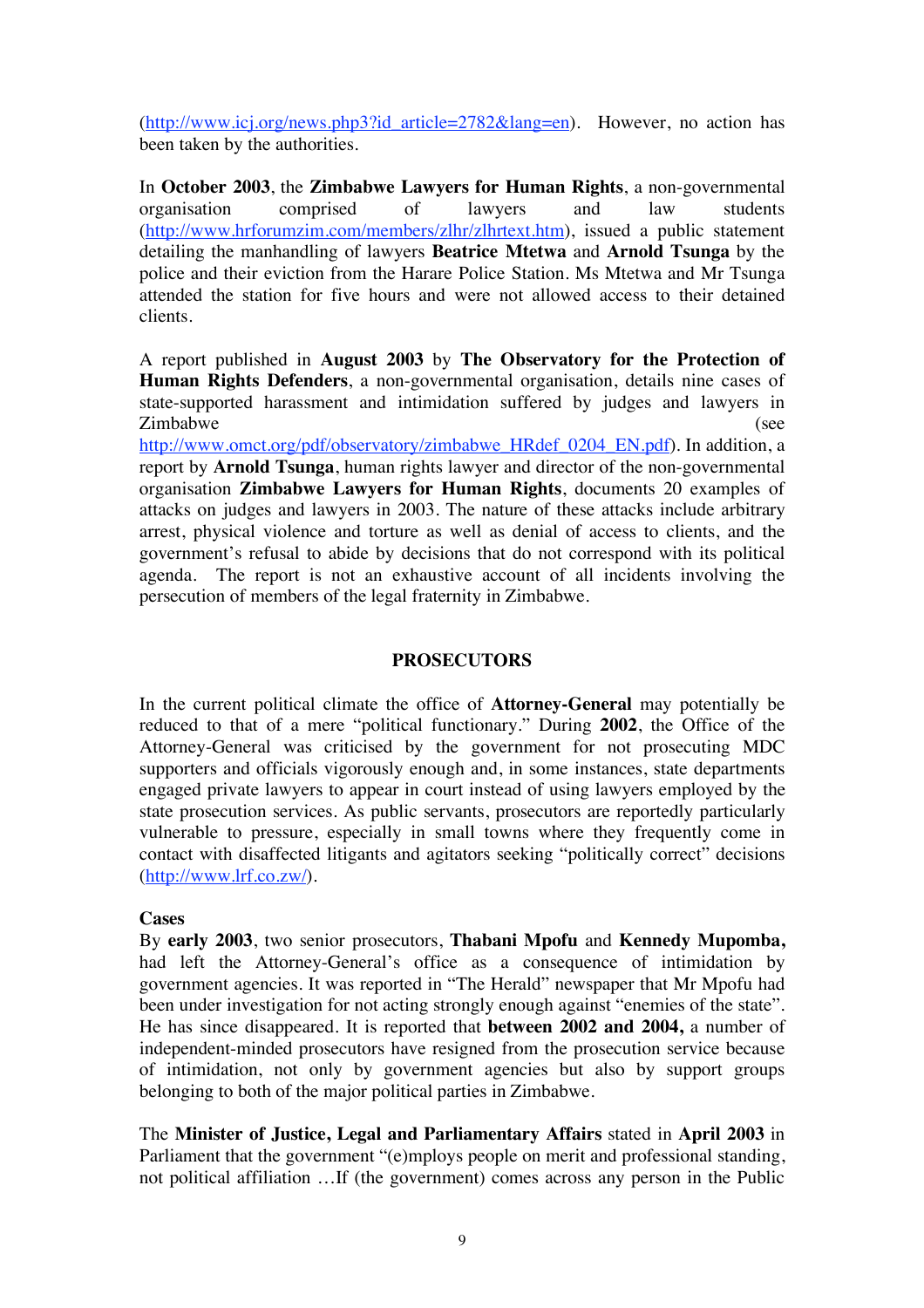Service who, instead of pushing the policy of government of the day, pushes other policies, we will descend on that person." Police and prosecutors alike are, therefore, under considerable pressure to support the ZANU-PF's interests in the conduct of their duties, to the extent that proceedings against the party's supporters do not go ahead, and case dockets are lost.

In **April 2003,** public prosecutor **Levison Chikafu** was confronted and threatened by war veterans over a decision to grant bail to a group of **Movement for Democratic Change** supporters. Despite this, there are a number of courageous prosecutors who attempt to protect the integrity of the legal system under trying conditions. In this sense, following the **August 2002** attack on judge **Walter Chikwanha** in Chipinge (see http://web.amnesty.org/report2003/Zwe-summary-eng), prosecutors in Manicaland along with magistrates immediately abandoned work to protest against this breakdown of the rule of law.

# **ACCESS TO JUSTICE**

The *2002 Public Order and Security Act (*POSA) has been employed by state security forces to arbitrarily arrest and detain human rights defenders with impunity. In **2003** alone, the **Zimbabwe Lawyers for Human Rights** reported 314 **cases** of this nature. The Act creates offences like criticising members of the police or defence forces (Section 12) and insulting the Office of the President (Section 16), both punishable by imprisonment. Further, Section 19 of the *POSA* effectively bans any form of assembly in the absence of explicit police permission and prohibits any act that "forcibly disturbs the peace, security or order of the public of any section of the public; or invades the rights of other people; [or intends] to cause such disturbance or invasion or realising there is a risk or possibility that such disturbance or invasion may occur." Sections 21 and 23 to 31 inclusive regulate the convening of public gatherings, and restrict any conduct that is considered to create hostility against police forces.

The **2003** *Administrative Justice Bill* authorises various administrative authorities to depart from the principles of natural justice when making decisions in certain circumstances. Principles that may be abrogated include the obligation to act lawfully, reasonably and in a fair manner, the requirement for written reasons for decisions, and the right of affected persons to have an adequate opportunity to be heard.

The *Miscellaneous Offences Act* (MOA), which dates back to the pre-independence period of repressive white rule in Zimbabwe, has been used extensively in recent years to limit freedom of expression, assembly and association. The *MOA* is most commonly used to arrest or charge human rights defenders and other political opponents when authorities have insufficient evidence to establish that an offence has been committed under the *POSA*.

The **2003** amendments to the *Criminal Procedure and Evidence Act* relate to offences such as corruption, money laundering and foreign currency fraud, and allow the detention of an accused person for up to 21 days before being charged with an offence. The constitutionality of the law is currently being challenged by **James**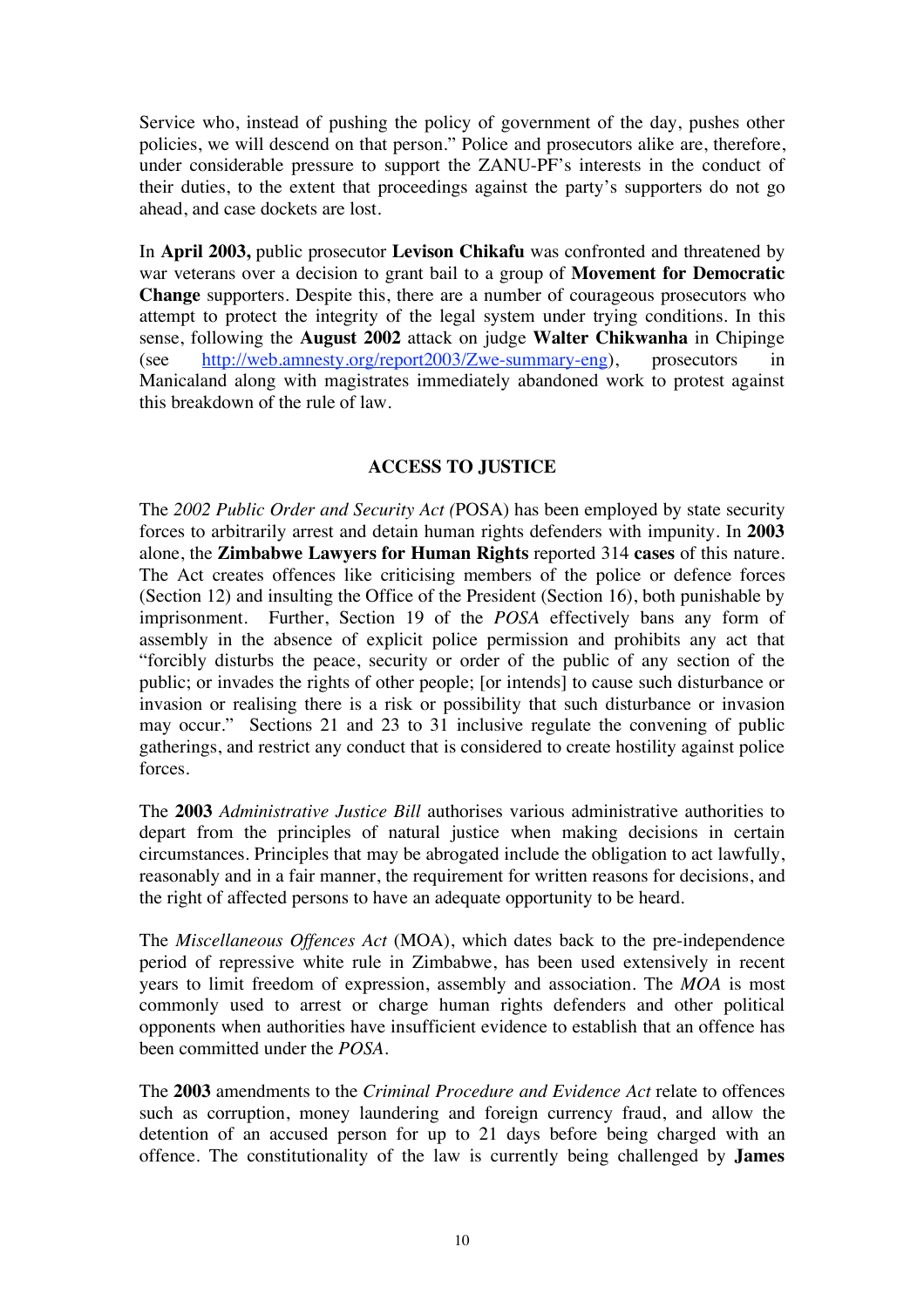**Makamba**, a businessman and prominent **ZANU-PF** member charged with foreign currency offences.

Despite the existence of constitutional due process guarantees that have been consistently upheld by the courts, the political climate has seen police and other state security forces engage in the arbitrary arrest and detention of political opponents and civil society activists with impunity between **2002** and **2004**. Tactics used include arrest on criminal charges without credible evidence, the use of torture during interrogation, and the arrest or beating of those associated with the accused such as family members without any evidence of wrongdoing.

It is also common for individuals to be detained without charge beyond the maximum period of 48 hours specified by the Constitution. These individuals are also denied access to a judge who may determine the legality of their arrest and continued detention. Finally, the failure of police to follow up investigations after they have laid charges against a suspect has maintained a climate of fear amongst accused persons.

In **2004**, the President removed the jurisdiction of the Court to grant bail by enacting regulations. *Statutory Instrument I37/04* provides that where there is no *prima facie*  case against an accused person in certain cases (including where charges have been laid under the *POSA*), a court can order that he or she be detained for at least seven days without bail. At the same time, the President enacted regulations providing that where a *prima facie* case can be established against an accused person, the court must order that the suspect be held in custody for a period of 21 days and cannot be granted bail for 14 days after the detention is ordered. These regulations have subsequently been used to override court orders for the release of detainees. Police typically oppose bail applications even when no grounds exist for so doing. These bail regulations are contrary to the Constitution, in that they permit the detention of suspects in circumstances where a *prima facie* case against them cannot be established. The Constitution provides that a person shall only be arrested where there is reasonable suspicion that he or she has committed, or is about to commit an offence, and imposes a requirement that an accused person be notified of the reasons for his or her arrest as soon as possible. These regulations have been replaced by the amendments to the *Criminal Procedure and Evidence Act* through the enactment of the *Criminal Procedure and Evidence Amendment Act 2004* (No 14 of 2004)**.**

Police frequently obstruct lawyers' access to their clients in clear violation of the right of accused persons to have unimpeded access to legal representation. It is common for the police to tell lawyers that they are merely "providing accommodation" to persons who have been detained at the request of the police force's law and order section. By differentiating the situation from that of arrest, the police are able to use this justification to deny lawyers access to their clients. Arrested persons are commonly detained for more than 48 hours before they are brought before a court for the legality of their detention to be determined by a judge.

There are reported instances of torture and ill treatment of suspects between **2002** and **2004**, particularly of political opponents or human rights activists. While the *Magistrates Court Act* sets out procedures for dealing with complaints about police mistreatment, and officers can theoretically be prosecuted for assault and other forms of abuse, this rarely occurs.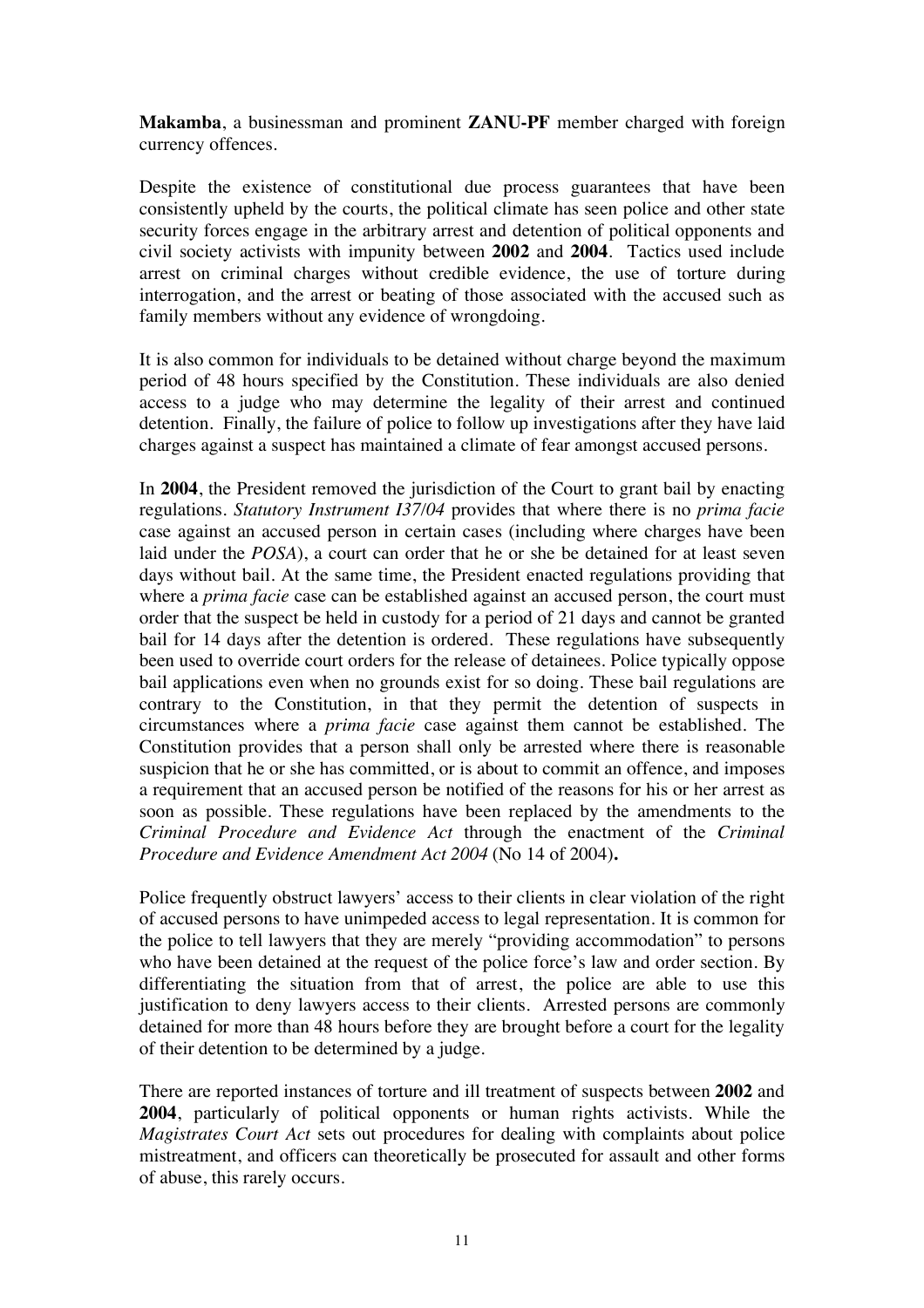The courts have held that where the state seeks to rely upon a confession made by an accused person, it bears the onus of proving beyond reasonable doubt that the statement is admissible.

### **Cases**

In the **March 2004** case of *S v Masera & Ors,* **Justice Sandra Mungwira** of the High Court threw out the alleged confessions of six opposition activists charged with the murder of a ZANU-PF official on the basis of their mistreatment by police. The judge found that the police had assaulted the six accused persons and their relatives as well as depriving them of sleep and food, threatening them with guns and denying them medical attention and access to lawyers. Justice Mungwira also held that where there has been a flagrant and wilful denial of access to a lawyer by the police, any extra-curial statement or indication made before the accused person is legally represented will be excluded from evidence.

Over the course of several cases, and particularly in *S v Masera & Ors,* the courts have observed that the practice of keeping suspects in incommunicado detention not only breaches their fundamental human rights but their right to equality of arms in the conduct of their defence. A prisoner in custody is equally entitled, through his or her legal representatives, relatives and friends, to gather evidence and prepare a case in defence of the charges brought. The courts have also held that a detained person is entitled to instruct and consult his or her legal adviser in conditions of privacy.

In **April 2004**, **Tinashe Lukas Chimedza**, a long-time student and youth rights activist, was arrested prior to his giving a speech on the right to education. Reportedly, Mr Chimedza was beaten so severely by police that he required medical treatment. He was hospitalised under police surveillance on the basis of an arrest warrant issued in **2001** in connection with a student demonstration. The lawyers representing Mr Chimedza, who insisted that he required medical attention, were subjected to abuse and threats while trying to represent the interests of their client.

## **LEGAL REFORMS DURING THE PERIOD**

(see also http://www.niza.nl/docs/200502171050443131.html for legislation updates)

| <b>January 2002:</b> | The <i>Public Order and Security Act</i> (POSA), enacted.                                                                      |
|----------------------|--------------------------------------------------------------------------------------------------------------------------------|
| <b>March 2002:</b>   | The Access to Information and Protection of Privacy Act<br>(AIPPA), amended 2003.                                              |
| 2003:                | The Citizenship of Zimbabwe Act, enacted.                                                                                      |
| <b>March 2003:</b>   | The Labour Relations Amendment Act, enacted.                                                                                   |
| 2004:                | The Criminal Evidence and Procedural Act Amendment<br><i>Statutory Regulations 37 of 2004, enacted.</i>                        |
| 2004:                | The Presidential Powers (Temporary Measures) Regulation<br>2004 amending the Criminal Evidence and Procedural Act,<br>enacted. |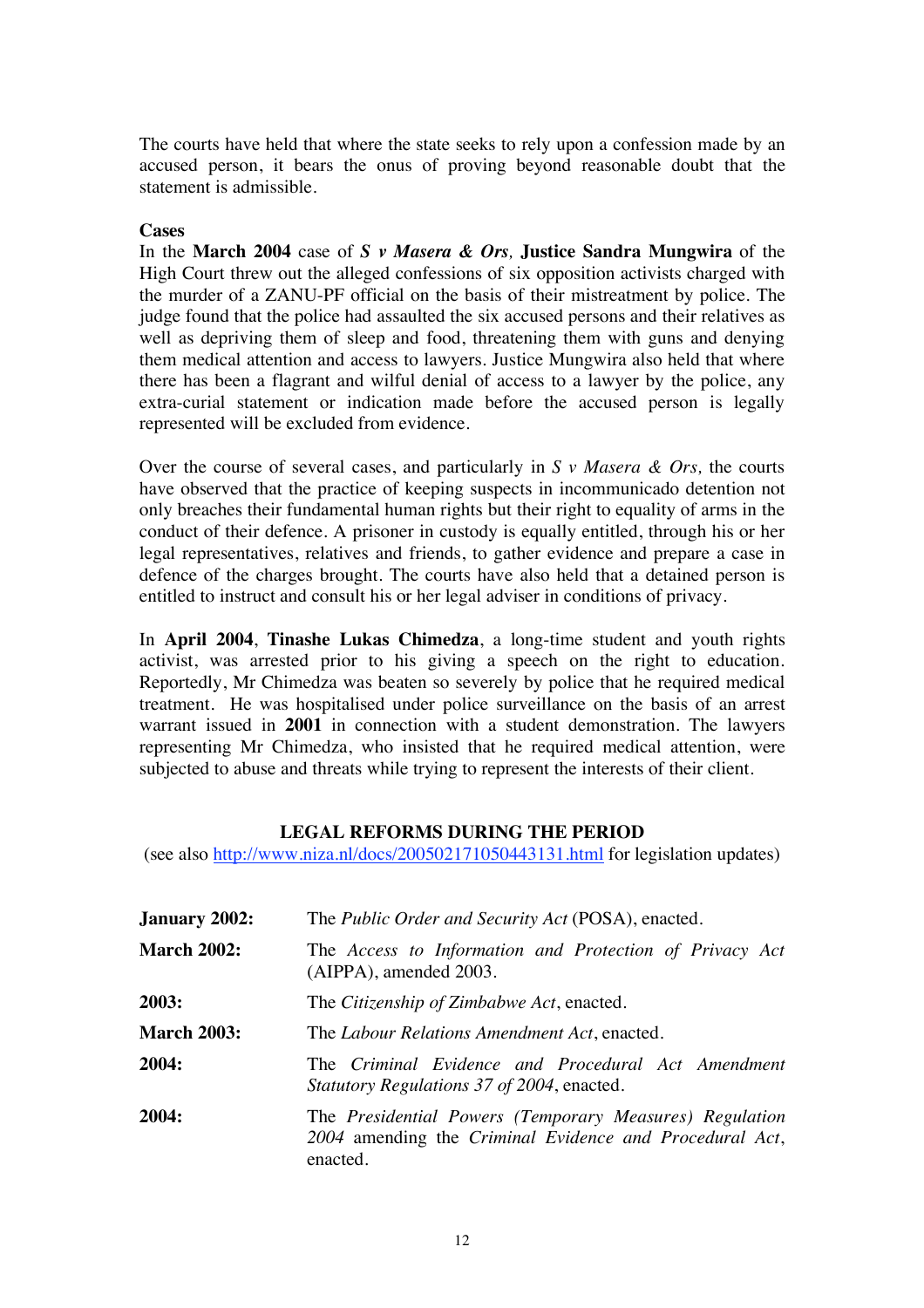| September 2004:       | The Administrative Justice Act, enacted.                                       |
|-----------------------|--------------------------------------------------------------------------------|
| <b>January 2005:</b>  | The Access to Information and Protection of Privacy<br>Amendment Act, enacted. |
| <b>January 2005:</b>  | The Anti-Corruption Commission Act, enacted.                                   |
| <b>January 2005:</b>  | The Non-Governmental Organisations Bill, under consideration<br>by Parliament. |
| <b>February 2005:</b> | The <i>Electoral Act</i> , enacted.                                            |
| <b>February 2005:</b> | The Zimbabwe Electoral Commission Act, enacted.                                |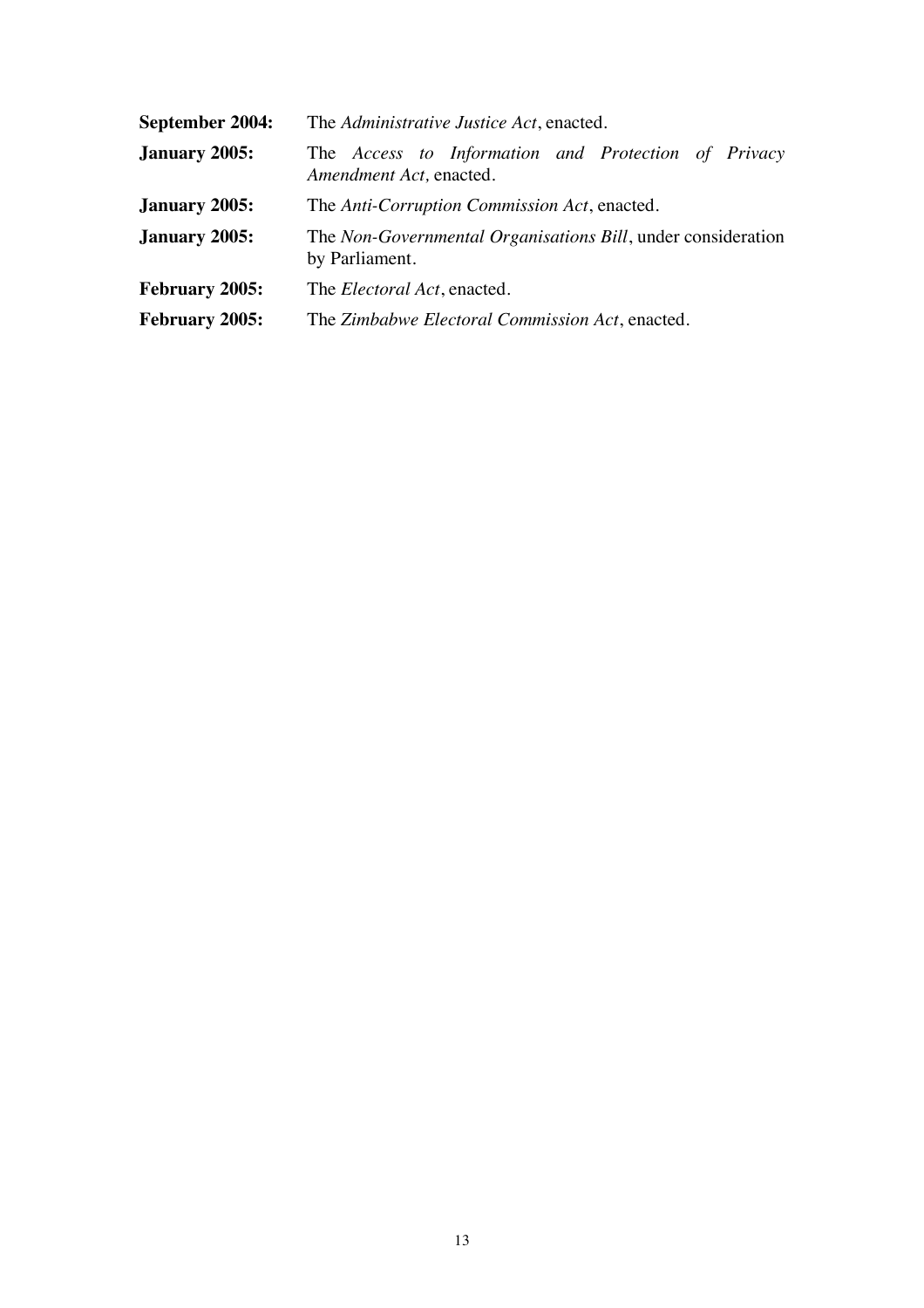## **GENERAL COUNTRY INFORMATION**

### **a. Legal System Overview**

## **1. Rule of Law and independence of the judiciary Constitutional Structure**

The Constitution of Zimbabwe, known as the **Lancaster House Constitution**, was enacted upon independence in **1980**. It provided for a **bicameral parliament**, a **Prime Minister** as the head of the government, and a ceremonial **President**. Pursuant to section 52, amendments to the Constitution may be made by a two-thirds majority of Parliament.

The Constitution has been amended 16 times, resulting in the abolition of the office of the **Prime Minister**, the establishment of a **unicameral Parliament**, and the transformation of the role of the **President**. A 17th amendment has recently been published as a Bill. The majority of these constitutional changes took place **between 1985 and 2000** when the **ZANU-PF** held more than two-thirds of the seats in Parliament. As a consequence of these amendments, the separation of powers in Zimbabwe has become blurred and the power of the executive has been expanded to the detriment of the other branches of government.

Section 11 of the Constitution provides that it is the duty of every person to respect and abide by the Constitution and the laws of Zimbabwe. The *Declaration of Rights* is set out in Chapter III of the Constitution, providing for the protection of specified fundamental rights and freedoms, including the right to life, to equality before the law, freedom from slavery and forced labour, freedom from inhuman treatment, and freedom of conscience and expression, assembly, and association, and movement. The Constitution states that these rights may be exercised provided that their enjoyment does not prejudice the public interest or the rights and freedoms of other persons.

Section 23 of the Constitution contains certain anti-discrimination provisions which are supported by specific legislation. However, the exemption of certain areas of personal law and of African customary law from the ambit of section 23 undermines the protections it is able to afford.

## **Executive**

The Executive consists of the **President**, **Vice-Presidents**, **Cabinet Ministers** and **Deputy Ministers**. Pursuant to the Constitution, the President is now the **Head of State**, **Head of Government** and **Commander in Chief** of the armed forces. The President must be a citizen of Zimbabwe by birth or descent, at least 40 years old, and "ordinarily resident" in the country.

• **Presidential functions** are set out in Section 31H of the Constitution. The President is obliged to uphold the Constitution and the laws of Zimbabwe. Together with those powers specified in the Constitution, which include the power to prorogue and dissolve Parliament, the President may also exercise prerogative powers, including the prerogative of mercy.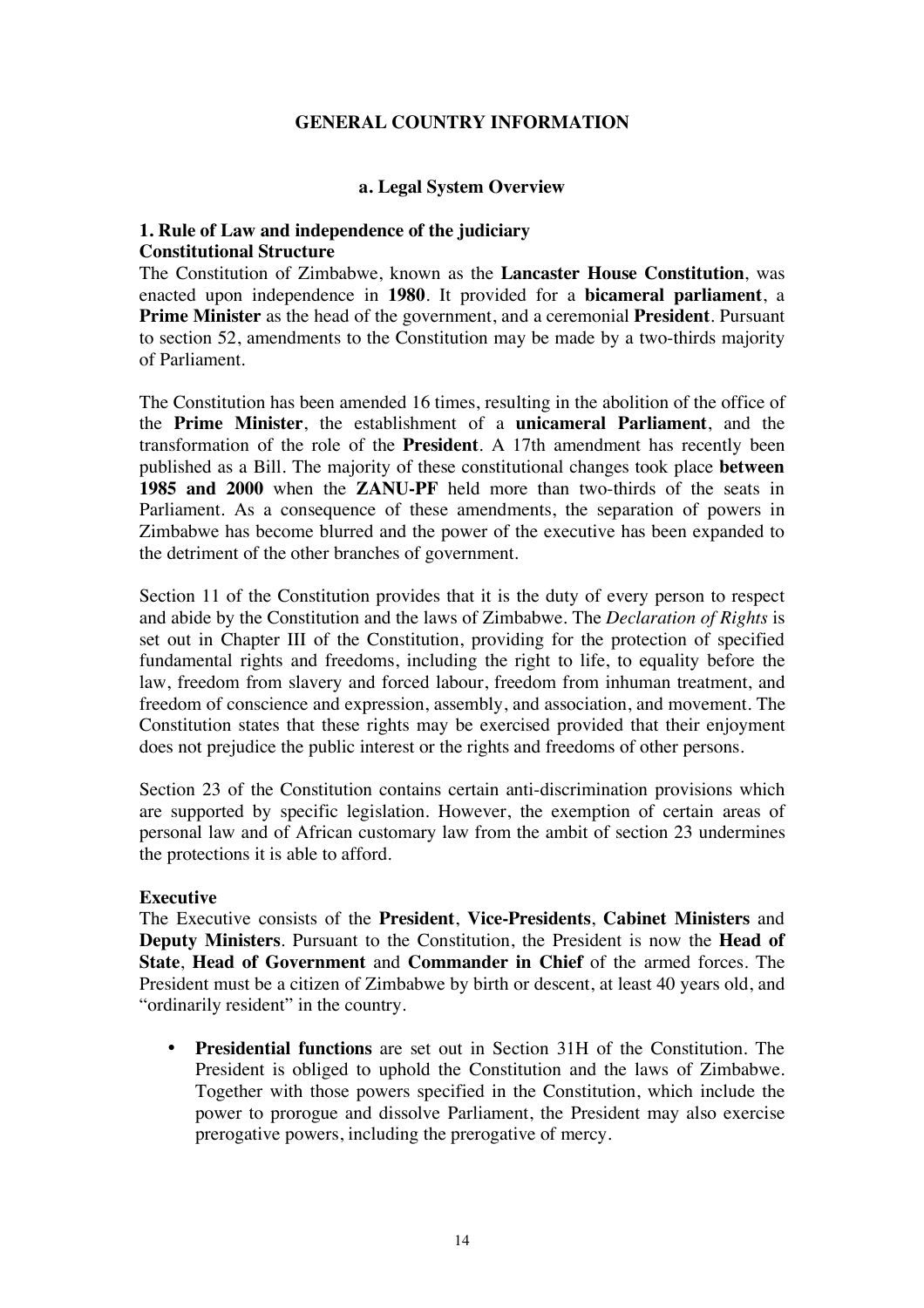Section 30 of the Constitution provides that the President is immune from personal liability in civil or criminal proceedings in any court whilst he or she is in office. While the **Supreme Court** has ruled that the President is liable to legal proceedings in his or her official capacity, section 31K of the Constitution states that where the President is required or permitted by the Constitution or any other law to act on his or her own deliberate judgment, or is required to act on the advice or recommendation, or after any consultation with, any person or authority, the court shall be prohibited from making certain enquiries regarding the decision-making process.

The Constitution provides that the President may appoint two **Vice-Presidents** at a time, who are responsible for assisting the President in the discharge of official functions, as well as a **Cabinet of Ministers**. The two Vice-Presidents and the Ministers are accountable to the President and to Parliament.

## **Legislature**

Pursuant to Section 50 of the Constitution, legislative power is vested in a 150 member **Parliament** - 120 members are elected by universal suffrage, 10 are tribal chiefs elected by their peers, 12 are appointed by the President, and eight are provincial governors, also appointed by the President. Since **2000**, the Movement for Democratic Change's leader, **Morgan Tsvangirai**, has consistently called for the abolition of the President's power to appoint Members of Parliament on the basis that the President is likely to appoint members of his own party, and thereby gain an unfair advantage in the House. Members of Parliament hold office for five-year terms.

Section 39 of the Constitution provides that Members of Parliament shall elect a **Speaker** and **Deputy Speaker** to preside over Parliament. It is not necessary that the Speaker be a Member of Parliament, but he or she must possess the relevant qualifications set out in the Constitution. This procedure was not adopted for the election of the present Speaker and Deputy Speaker, and both were appointed by the **President** from the ranks of his political supporters following the **March 2002** election. The role of the Speaker is not set out in the Constitution and allegations of partisan conduct have been made, particularly where the Speaker has intervened to curtail debate regarding legislative reforms proposed by the government.

The fifth session of Parliament, opened in **July 2004**, saw the introduction of **portfolio committees**, made up of members of both sides of the House, to monitor each ministry. While the committees have been largely critical of the President's regime, their reports have, on the whole, been accepted by the Executive.

Sections 40A and 40B of the Constitution provide for the establishment of a **Parliamentary Legal Committee** (**PLC**). The PLC must have at least three ordinary members and half of its members must hold legal qualifications. Its role is to examine every non-constitutional bill (being a draft law introduced by a political party or Member of Parliament) and statutory instrument (being an ordinance issued by the President in his own name or a piece of subordinate legislation), and to identify any inconsistencies with the provisions of the Constitution. These inconsistencies are then notified to Parliament within a specified period of time. Schedule 4 of the Constitution provides that where Parliament has not received a report from the PLC regarding inconsistencies, it may assume that the bill or statutory instrument in question does not contravene the Constitution.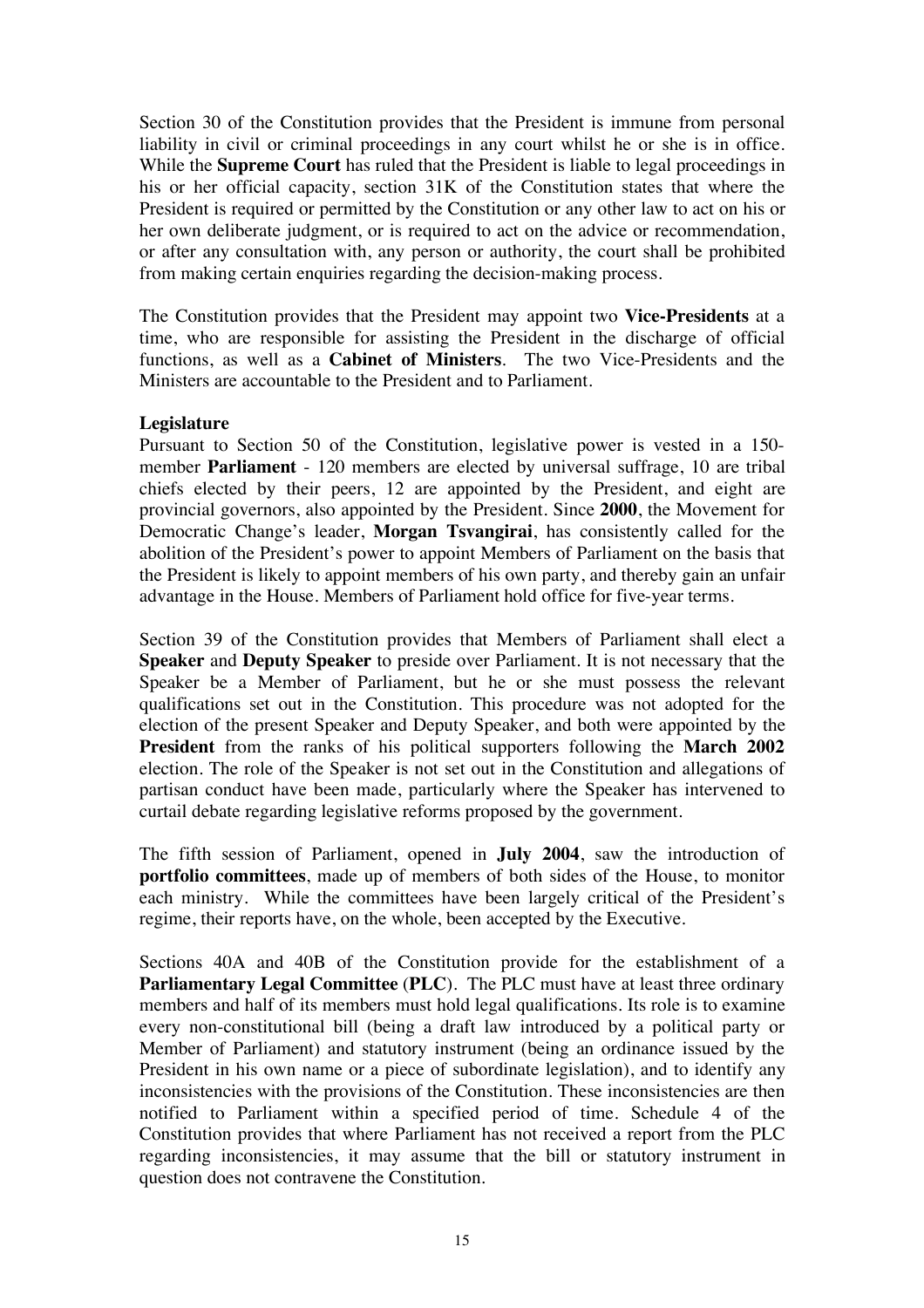If the PLC informs Parliament that a provision in a bill or statutory instrument is contrary to the Constitution and its recommendation is accepted, Parliament is prohibited from passing the offending sections of the legislation. Should these sections be redrafted, they must be resubmitted to the PLC and be deemed compatible with the Constitution before they can be passed.

The PLC has notified Parliament of inconsistencies between numerous draft laws and the rights guaranteed by the Constitution, including the *Presidential Powers (Temporary Measures) (Broadcasting) Regulations,* the *Broadcasting Services Bill* (the precursor to the BSA), and the *Labour Relations Amendment Bill* (the precursor to the LRAA). However, in these instances the government opted not to accept the PLC's recommendations and instead fast-tracked the legislation through Parliament in the face of strong opposition.

### **Office of the Attorney-General and Ministry of Justice**

The **Minister of Justice, Legal and Parliamentary Affairs** is appointed by the President pursuant to section 31D of the Constitution. The **Ministry of Justice** employs all magistrates, public prosecutors, prison officials and court support staff, and is responsible for the administration of justice.

The **Attorney-General** is the principal legal adviser to the government, and, according to Section 76 of the Constitution, is appointed by the **President** following consultation with the **Judicial Service Commission**. To be eligible for appointment, a candidate must hold the same qualifications as are required for appointment as a judge of the Supreme Court or High Court.

While the **Attorney-General** holds public office, he or she is independent from the public service and is paid a salary and allowances out of the Consolidated Revenue Fund as prescribed by Parliament. The remuneration of the Attorney-General cannot be reduced during his or her period of office. He or she is a member of the Cabinet and of Parliament, but does not have voting rights and cannot be elected to any Parliamentary office, post or committee.

The powers of the **Attorney-General** are set out in section 76(4) of the Constitution. In short, he or she may institute and undertake, or take over and continue any criminal proceedings before an ordinary court on behalf of the state. The Attorney-General is required to carry out the duties of the office impartially and must not be subject to direction or control by any person. Section 110 of the Constitution sets out the special procedure by which the Attorney-General may be removed in the event of misconduct.

The **Office of the Ombudsman** was established as an independent institution by statute in **1982** with a mandate to protect citizens against breaches of administrative power committed by ministries, government departments and statutory authorities, including the investigation of human rights violations. The Ombudsman may only act once a complaint is formally lodged and is not empowered to enforce his or her findings. However, he or she may make recommendations as to future conduct. The Ombudsman tables a report in Parliament annually on the activities that it has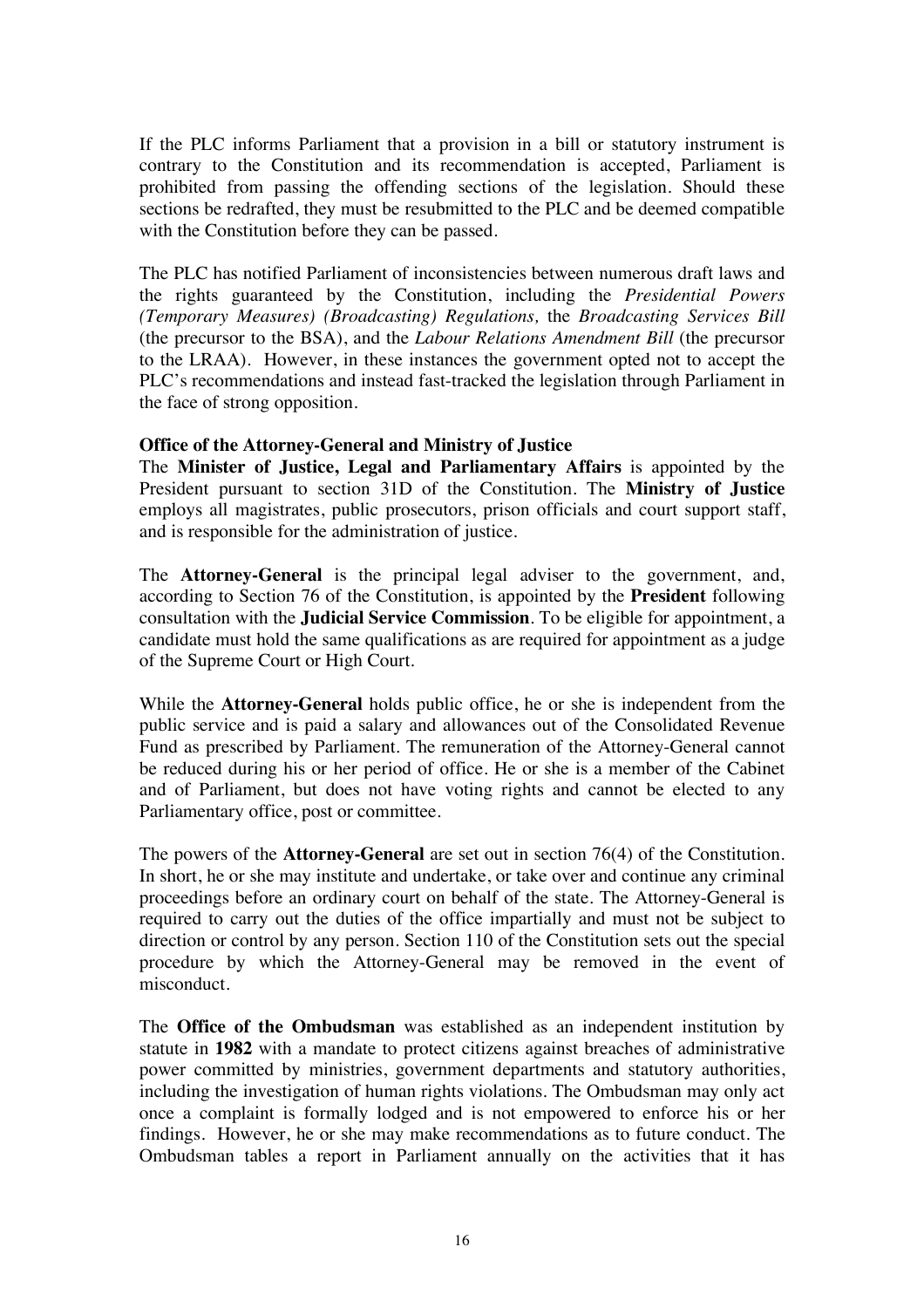undertaken. The Ombudsman is appointed by the **President** acting on the advice of the **Judicial Service Commission**, and is required to hold legal qualifications.

The **Office of the Ombudsman** operates under government pressure and is supportive of police and militia action even when it breaches legal standards (see http://www.kubatana.net/html/archive/hr/040719au.asp?sector=DEMGG&range\_start  $=1$ ). The defence forces, police and prison services are specifically excluded from the scope of the Ombudsman's investigatory powers, as are the President and his staff, the Cabinet Office, the Attorney-General and judicial officers.

# **2. Sources of Law**

# **Domestic Law**

Section 89 of the Constitution provides that the law of Zimbabwe is the **Roman Dutch law** that was in force in the Cape Colony on **10 June 1891**, as modified by subsequent legislation. **African customary law** is also applicable where permitted by Zimbabwean legislation. Some rules of **English common law** had been adopted by the judges in the Cape prior to 1891, and further common law rules have subsequently been adopted by Rhodesian and Zimbabwean judges since that time. The doctrine of precedent applies, and lower courts are bound to follow decisions made by superior courts when determining cases.

# **Indigenous Law**

**African customary law** is recognized in Zimbabwe and statutory provision is made for its application by all courts in appropriate cases. Section 23(3)(b) of the Constitution provides that the application of African customary law in any case involving Africans, or an African and one or more persons who are not Africans but have consented to customary law being applied, shall not be deemed discriminatory.

The Constitution also provides that the preservation of customary law concepts in matters of personal law such as adoption, marriage, divorce, burial or inheritance shall not be deemed discriminatory. This has resulted in the preservation of practices that discriminate against women in breach of Zimbabwe's international human rights obligations, as customary law has been upheld and applied in cases of conflict.

# **International law**

Zimbabwe is a party to most major international human rights instruments, but not the *Convention Against Torture* or either of the *Optional Protocols to the ICCPR*. It ratified the *African Charter on Human and Peoples' Rights* in **1986**.

It is also a signatory to the *Harare Commonwealth Declaration*, signed by the heads of government of member countries of the Commonwealth on **20 October 1991**. The Declaration affirms a commitment to certain fundamental principles, including equal rights under law and the establishment of national systems based on the rule of law and the independence of the judiciary.

International treaties that have been ratified by Zimbabwe do not automatically become part of domestic law. Section 111B of the Constitution provides that international conventions, treaties and agreements that have been ratified are subject to the approval of Parliament, and will only become part of the nation's laws once an Act of Parliament has been passed.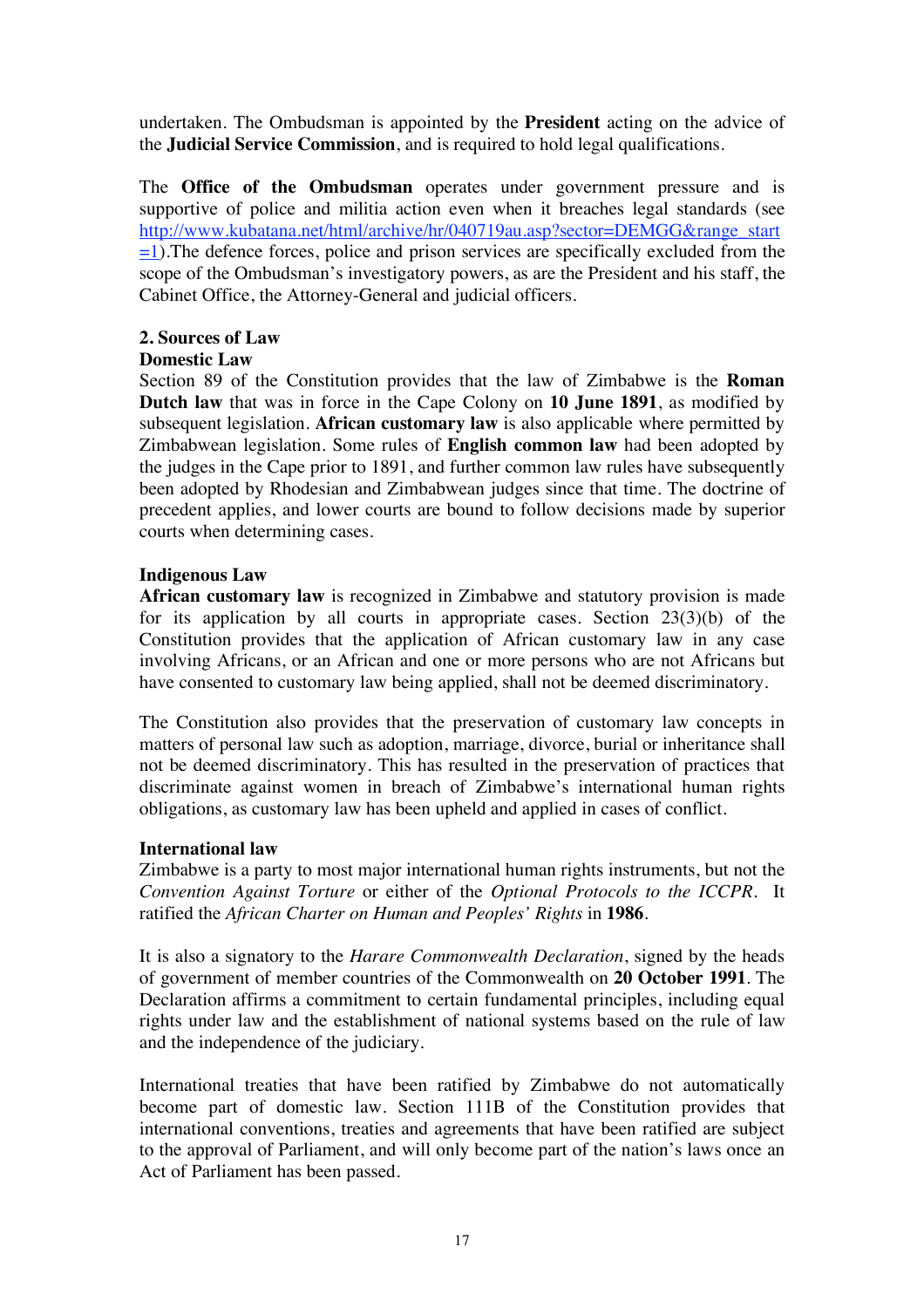In **1993**, the **Human Rights National Committee** was established by the government to advise the government on human rights issues and to deal with national obligations under international instruments. The Committee has 20 members, all from the public service, and is chaired by the Ministry of Justice, Legal and Parliamentary Affairs. There are no representatives on the Committee from non-governmental organisations. Although the Committee's agenda included the conduct of national legal education programmes, financial constraints have prevented their implementation.

## **3. Legal Publicity and Judicial Transparency**

The Ministry of Justice is obliged to ensure that all laws and regulations are published in the **Government Gazette**. These are not widely available but copies can be obtained by lawyers. While there is no official electronic database of legislation and court judgments, the **Veritas Trust**, a local non-governmental organisation, follows the progress of parliamentary bills and places copies online.

Section 194 of the *Criminal Procedure and Evidence Act* provides that all court proceedings are open to the public except for those involving juveniles. In addition, the courts are empowered to order that proceedings be held in camera where this will serve the interests of justice.

High Court and Supreme Court decisions are published in law reports and circulated. In addition, the media may publish articles concerning proceedings that have been conducted in open court but cannot disclose the identity of juveniles involved in court proceedings unless it has been ordered that such reports are just and equitable in the public interest. In addition, section 196 of the *Criminal Procedure and Evidence Act* prohibits the publication of the identity of witnesses where the accused is charged with sexual offences.

Courts have the power to issue petitions for contempt where inappropriate public statements are made concerning legal proceedings, or where court orders have been disobeyed. While this power is regularly exercised by judges to lay charges against government officials who criticise decisions or flout orders, the culture of impunity means that sanctions imposed upon those found guilty of contempt are not carried out in practice.

English is the official language of Zimbabwe, although Shona, Sindeble (the language of the Ndebele people) and numerous other tribal dialects are widely spoken. Court proceedings are conducted in English, and laws and court reports are published in English. However, information pamphlets containing basic criminal and family law information have been produced in Shona and Ndebele as well as English. The state funds the provision of court interpreters, who are members of the public service. Interpreters are an essential part of the legal process, as more than half of the population is not proficient in the language.

## **b. The Judiciary**

**1. Judicial Structure Court System**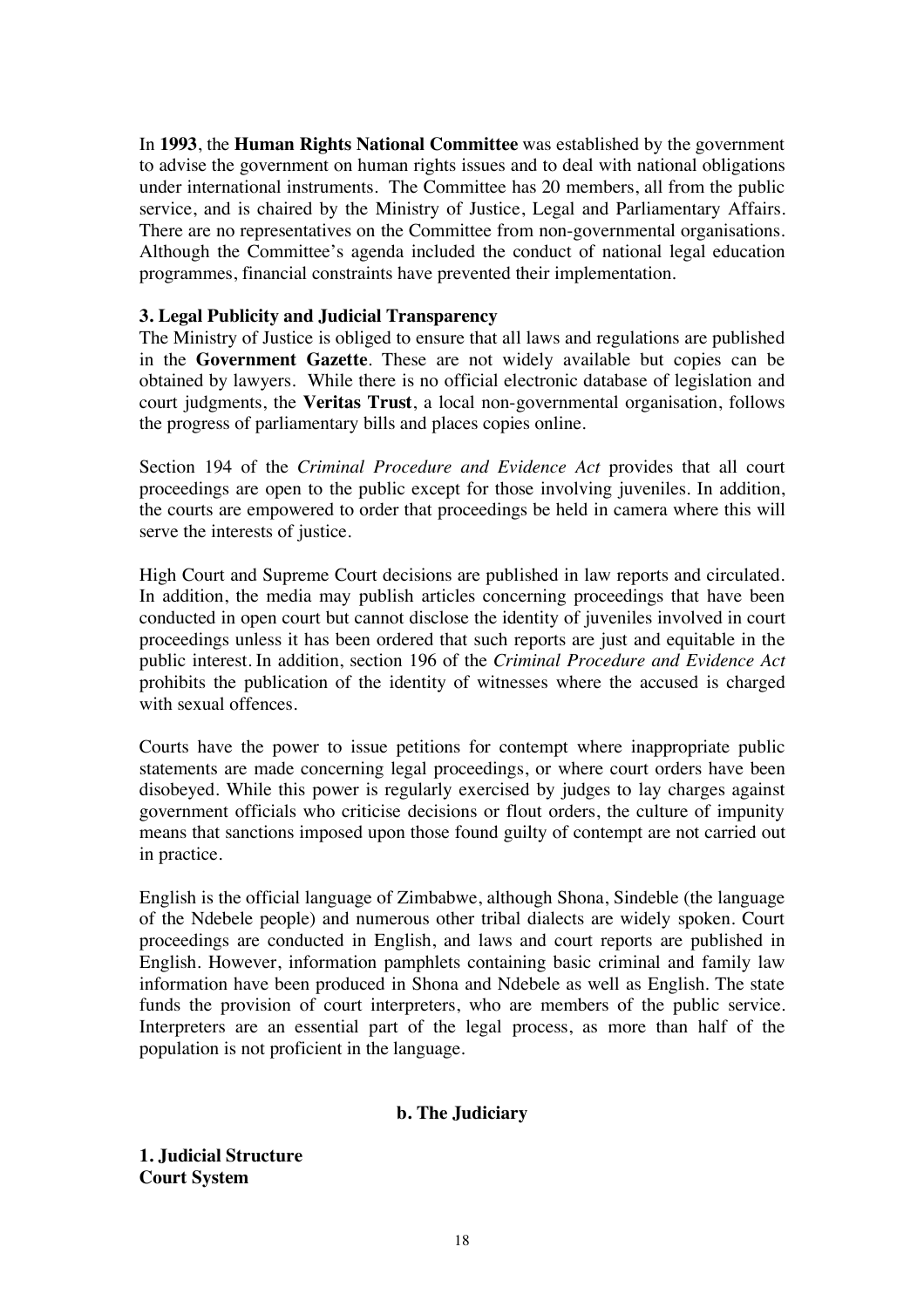Section 79B of the Constitution protects the independence of the judiciary by providing that in the exercise of judicial authority, a judge shall not be subject to the direction or control of any person or authority, except to the extent that a written law may place him or her under the direction or control of another member of the judiciary.

The court system is composed of the **Supreme Court**, **High Court**, **Magistrates' courts** and **local courts.**

Pursuant to Section 80 of the Constitution, the **Supreme Court** is the final court of appeal for Zimbabwe. It has original jurisdiction to enforce the protective provisions of the constitutional *Declaration of Rights* and is competent to hear these constitutional cases at first instance, as well as cases concerning constitutional issues that are referred to it by other courts. It also exercises appellate jurisdiction in appeals from the High Court and other courts and tribunals. The Supreme Court's permanent seat is in Harare but it also sits regularly in Bulawayo. Section 80(3) of the Constitution provides that the Court shall consist of the Chief Justice and such other judges of the Supreme Court, being not less than two, as the president may deem necessary. It sits as a bench of five judges when hearing constitutional cases.

The **High Court** has original full jurisdiction in both civil and criminal matters and has permanent seats in Harare and Bulawayo as well as conducting circuit sittings. The Bench is headed by the **Chief Justice**, assisted by the **Judge President** who assumes effective control of the Court's business. Judges are assigned to the Court from time to time as required.

Under the *Small Claims Court Act*, **small claims courts** dealing with minor disputes have been established to reduce the workload of the ordinary court system. The procedure is designed to be as informal as possible to facilitate the speedy resolution of matters. Simple application forms replace formal pleadings. A qualified lawyer with three years' experience, a former legal practitioner or a magistrate may be appointed to preside over proceedings in these courts. Legal representation is not permitted. The decision of the adjudicator is final and appeals are only permitted on the basis of procedural impropriety. These are heard by the High Court.

**Magistrates' courts** are established by statute, and are divided into **regional** and **provincial courts**. The magistracy is led by the **Chief Magistrate**. Magistrates are appointed by an executive authority. **Regional magistrates' courts** are superior in the court hierarchy and exercise criminal jurisdiction. They fit in between the jurisdiction exercised by the High Court above them, and the provincial magistrates' courts below them. They are established in Harare and Bulawayo and also hold sittings in other town centres. **Provincial magistrates' courts** have been set up in 20 cities throughout Zimbabwe and exercise both civil and criminal jurisdiction.

The **local courts** system is divided into **primary courts** and **community courts**. **Primary courts** are competent to try certain types of civil cases and have jurisdiction only where African customary law is applicable. Hearings are presided over by headmen appointed from the local population, assisted by assessors. **Community courts** have jurisdiction over all civil cases where customary law is applicable and also deal with appeals from village courts. Community courts also have limited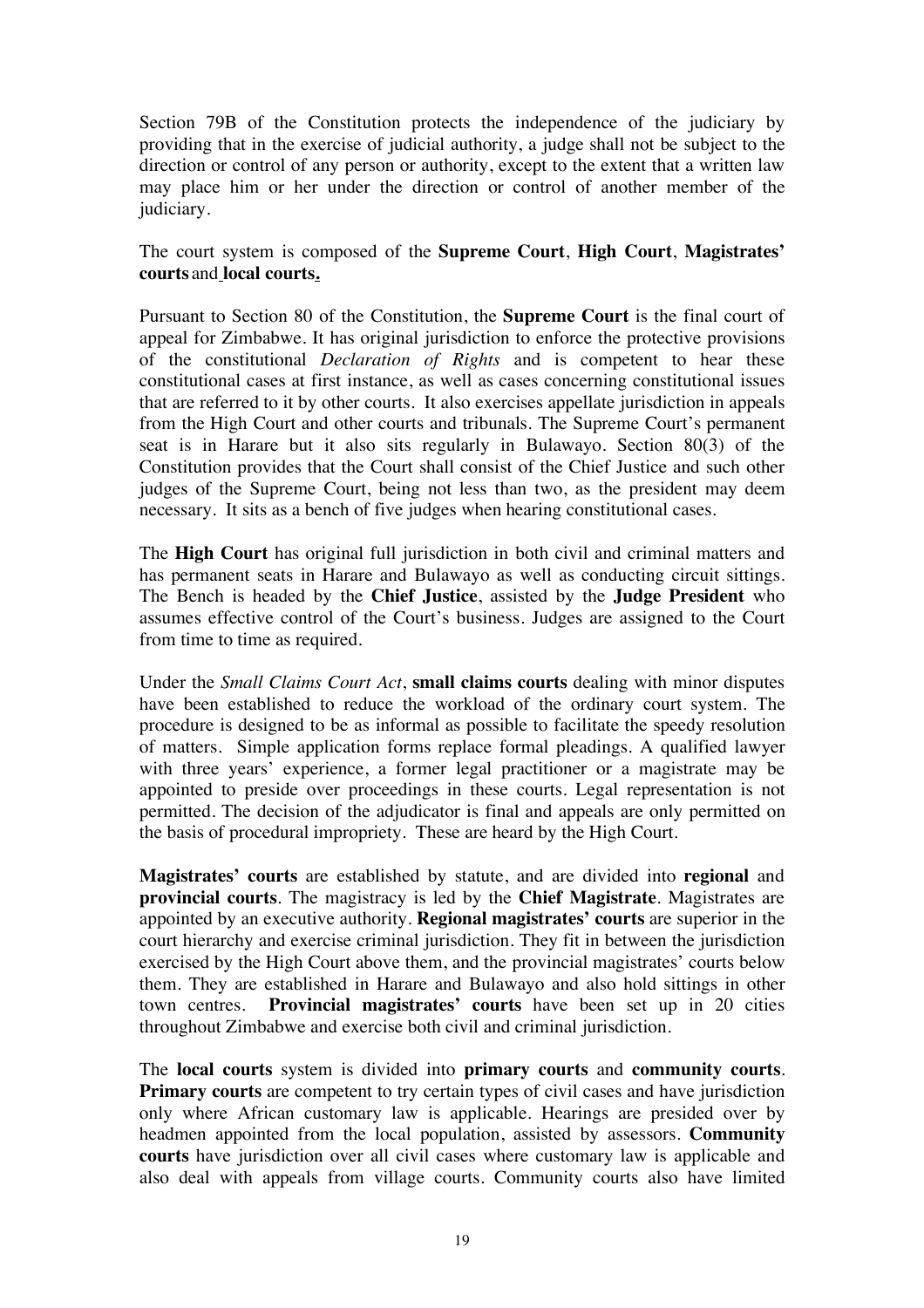criminal jurisdiction in relation to petty offences. They are presided over by chiefs, assisted by assessors.

# **Appellate System**

Appeals from primary courts are brought to community courts, and from community courts to magistrates' courts. Decisions of lower courts can only be reversed on review or appeal in the **High Court** or the **Supreme Court**, following proper legal procedures.

Under section 26 of the *High Court Act* **1981**, the **High Court** may exercise powers of review in relation to civil and criminal decisions and proceedings for all inferior courts, tribunals and administrative authorities within Zimbabwe. Section 26 also provides that judicial proceedings must be conducted fairly and the rights of parties must be respected when the Court exercises its powers of judicial review. Section 27(1) of the Act sets out the grounds upon which review may be sought, which are:

- (a) Interest in the case, bias, malice or corruption on the part of the judicial officer;
- (b) Absence of jurisdiction on the part of the court, tribunal or authority to deal with the matter;
- (c) Gross irregularity in the proceedings or decisions.

# **2. Special Courts**

"Special courts" are defined by Section 92(4) of the Constitution. They include the **Administrative Court**, the **Fiscal Appeal Court** and the **Special Court for Income Tax Appeals**. The **Labour Court** is also a special court by virtue of section 84 of the *Labour Act* **(**Chapter 28:01**).** 

The *Administrative Court Act* (Chapter 7:01) establishes the **Administrative Court**, which functions as a court of appeal in respect of a variety of administrative and judicial decisions issued under legislation, and by tribunals and statutory authorities. The Administrative Court has heard and determined a number of significant proceedings since **2000** relating to land acquisition, broadcasting licences and media accreditation.

Section 92(1) of the Constitution gives to the **President** the power to make appointments to special courts after consultation with the **Judicial Service Commission**. In addition, **Parliament** may empower the **Chief Justice** to appoint a **High Court judge** to preside over a special court for a specified period, after consultation with the **Judicial Services Commission**. The office of a person appointed to a special court may not be abolished without his or her consent, and his or her conditions of service may not be amended.

Appeals against decisions of special courts may be brought to the **High Court**.

# **3. Military Tribunals**

In Zimbabwe, everyone is entitled to be tried by the ordinary courts or tribunals using established legal procedures. Members of the defence forces are tried by a court martial only when they have committed offences against military regulations. In these instances, they must still have their constitutional rights protected, meaning that they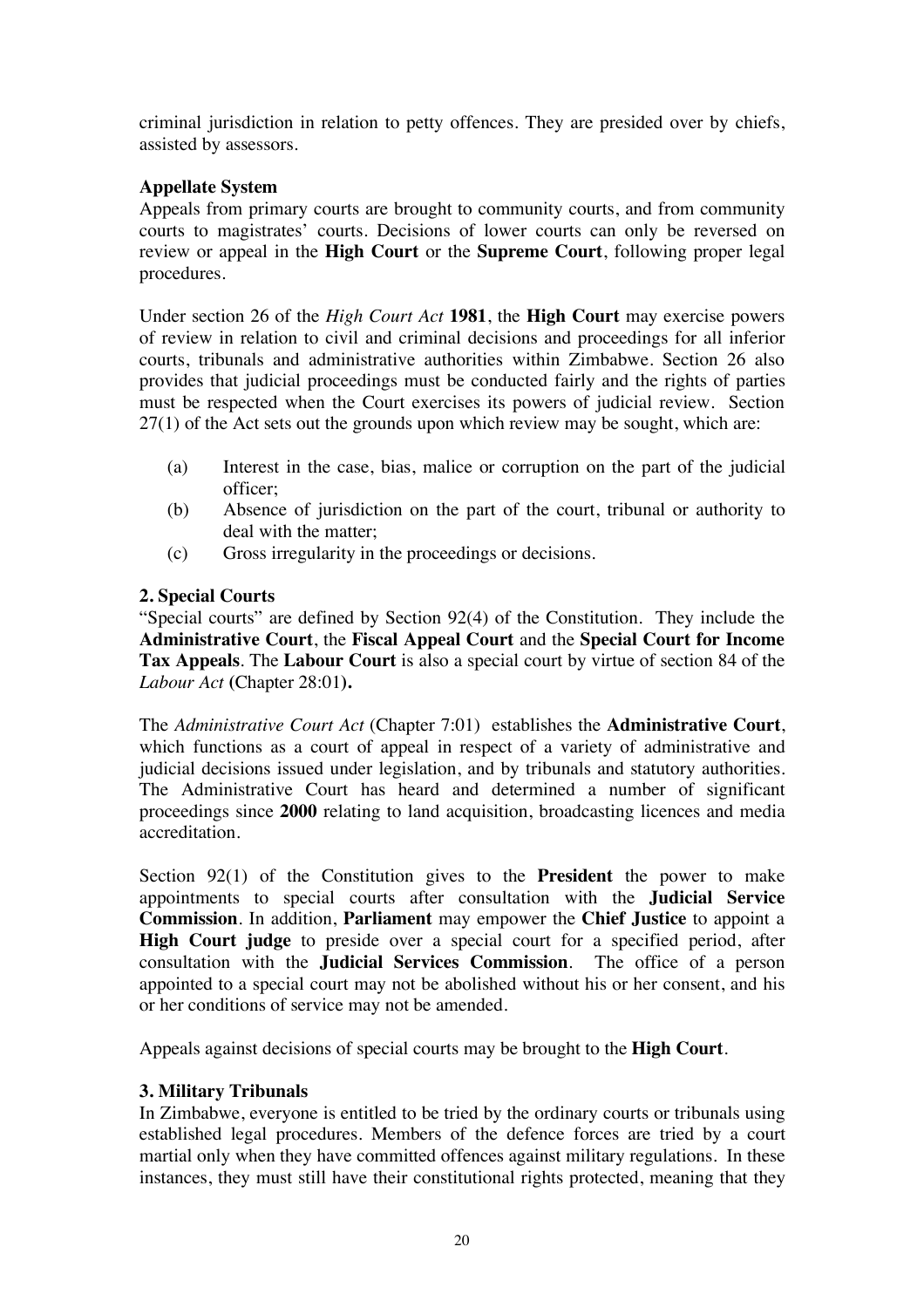are entitled to be informed of the reasons for their arrest and detention, and must be brought before a tribunal without undue delay. Civilians cannot be tried by courts martial.

In theory, when members of the military forces commit crimes, they are subject to the jurisdiction of the ordinary courts. However, state-sanctioned violence is prevalent in Zimbabwe, and the armed forces are routinely dispatched to deal with public assembly "offences". Crimes and human rights violations committed in this context are rarely reported by the police who refuse or are practically unable to enforce civilian laws against the armed forces as they are refused access to army barracks. While the armed forces remain subject to military policing and courts-martial, these procedures are not transparent and not subject to public scrutiny in the same manner as the ordinary court system.

## **4. Judicial Service Commission**

The **Judicial Service Commission (JSC)** is constituted under Section 90 of the Constitution. It comprises at least five persons, with a maximum of six members permitted. Three commissioners are directly appointed by the President, while the remaining three positions are filled by the Attorney-General, the chairperson of the Public Services Commission, and either the Chief Justice or the most senior judge holding office in the Supreme Court. However, as the latter three appointments are also made by the President, in reality, the entire JSC is appointed and controlled by the government. This clearly jeopardises the Commission's impartiality. The JSC's ostensible independence is protected by Section 109(1) of the Constitution which provides that "no commission established under the Constitution shall be subject to the authority or control of any person."

While Section 109(5) guarantees that the salaries of JSC members shall not be reduced during their period of office, financial realities have undermined this protection.

Pursuant to Section 91 of the Constitution, the **JSC**'s function is to provide advice and carry out duties in relation to the judiciary pursuant to the Constitution and any other laws. In practice, its primary roles pertain to the appointment and removal of judges. Pursuant to Section 84(1) of the Constitution, the President must consult the JSC before appointing judges to the Supreme Court and High Court. He is not bound by the JSC's advice but must inform Parliament immediately in circumstances where he chooses not to adopt its recommendation. Where it is sought to remove a judge due to misconduct or disability, Section 87 of the Constitution provides that the President must present the findings of the tribunal constituted to investigate the charges to the JSC for decision. In this instance, the President has no option to remove the judge if this course of action is recommended by the JSC. It should be noted that the JSC operates in the absence of any written procedures and rules.

## **5. Court Administration**

The reluctance of judges to accept unpopular cases for fear of attacks or political interference means that delays may be experienced in the hearing of, and the delivery of judgment in, controversial matters or cases that challenge government conduct. This is particularly problematic given the high inflation rate in Zimbabwe, and results in the value of settlements being greatly reduced by the time they are awarded.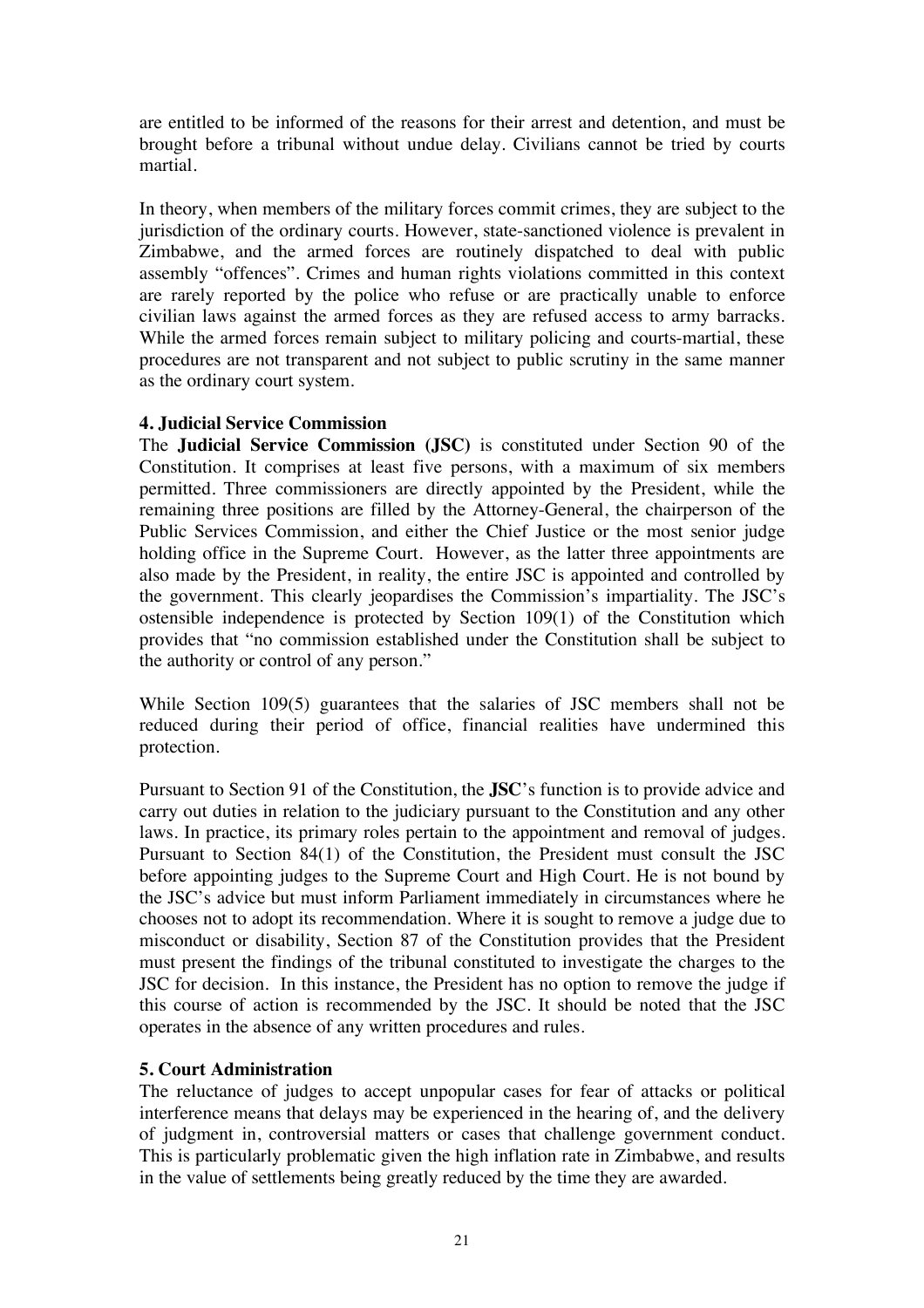### **6. Budget and Autonomy**

The legal system is severely under-resourced, resulting in poor public access to the courts and significant delays in the hearing and determination of cases. Decisions concerning court funding are the sole province of the **Ministry of Justice**. Funding is used as a means of controlling judicial decision-making, with the courts of compliant judges receiving greater financial resources and benefits.

### **7. Enforcement of Decisions**

There is a requirement for judicial decisions to be provided with reasons in written form. However, lack of court resources sometimes prevents judgments from being published due to the expense involved.

The government reportedly has a long history of enacting amnesty laws in respect of politically-motivated crimes, including human rights abuses and enforced disappearances, thereby circumventing the judicial process (http://www.lrf.co.zw/). **President Mugabe** has also exercised presidential clemency on a number of occasions to give amnesty to individual members of ZANU-PF, dissidents and collaborators involved in political violence, and to pardon party members serving custodial sentences issued by the courts.

## **c. Judicial Actors**

## **c.1. Judges**

## **1. Internal Independence**

Pursuant to Section 79B of the Constitution, a judge may be placed under the direction or control of another member of the judiciary by a written law.

The removal of responsibility for case allocation from the registrar to the **Judge President of the High Court** has led to the suggestion that specific cases are allocated to particular judges in order for a desired political outcome to be achieved. **Stephen Irwin QC**, Chairman of the Bar of England and Wales noted in his **April 2004** report, prepared for the **International Council of Advocates and Barristers**, that there are instances where the manner of case allocation has given rise to the inference that political influence has expedited or delayed the setting down of a case for hearing (see http://www.kubatana.net/html/archive/legal/040420si.asp?sector=HR&range\_start=18 1). This contravenes Article 14 of the *UN Basic Principles on the Independence of Judges*, which provides that the assignment of cases shall be "an internal matter of judicial administration".

## **2. Qualifications, Appointment and Training**

The qualifications of judges of the Supreme Court and High Court are set out in Section 82 of the Constitution. To be eligible, a candidate must: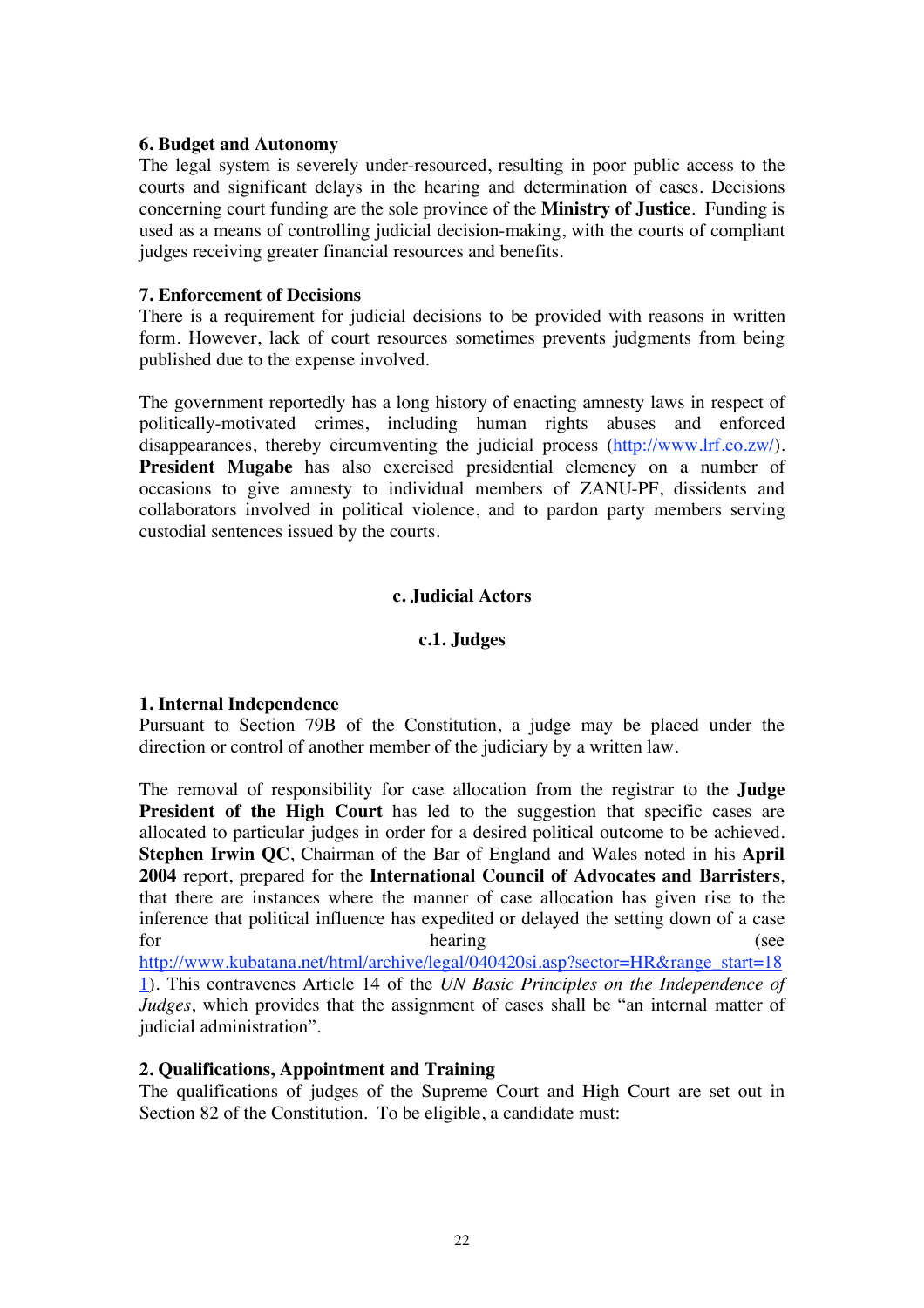- a. Be or have been a judge of a court having unlimited jurisdiction in civil or criminal matters in a country in which the common law is Roman-Dutch or English, and English is an official language; or
- b. Be or have been qualified to practise for not less than seven years as a legal practitioner in Zimbabwe, or in a country where the common law is Roman-Dutch and English is an official language or, if he or she is a citizen of Zimbabwe, in a country in which the common law is English and English is an official language.

Section 84(1) of the Constitution provides that the **Chief Justice**, together with members of the **Supreme Court** and **High Court**, are appointed by the President following consultation with the Judicial Services Commission.

Section 84(2) of the Constitution provides that the President must inform **Parliament** as soon as possible where a judicial appointment is made that is not consistent with any recommendation made by the Judicial Service Commission.

Section 85 of the Constitution provides for the appointment of **acting judges**, who are required to have the same qualifications as Supreme Court or High Court judges. Acting judges are not guaranteed tenure.

Section 7 of the *Magistrates' Court Act* provides for the appointment and qualifications of magistrates. They are appointed by the **Public Service Commission**, an executive authority established under the Constitution, and are employees of **Ministry of Justice**. However, their advancement depends on reviews of their professional work provided by members of the High Court and Supreme Court benches, as well as regional magistrates who operate in a supervisory capacity. Magistrates are not required to complete a law degree but may instead graduate from the **Judicial College of Zimbabwe**, an organisation established and financially supported by the **British government**.

Judges and magistrates are not required to participate in continuing education programmes.

As at **July 2004**, approximately one-third of judges in Zimbabwe are women, and about five per cent are whites.

## **3. Security of Tenure**

Section 86(3) of the Constitution provides that the office of a Supreme Court or High Court judge shall not, without the judge's consent, be abolished during his or her tenure in office.

Pursuant to Section 86 of the Constitution, a judge of the Supreme Court or High Court shall retire at the age of 65 years. Where a judge is in good health, he or she may continue until the age of 70 years provided that a medical report attesting to his or her medical fitness has been submitted and accepted by the President after consultation with the Judicial Service Commission.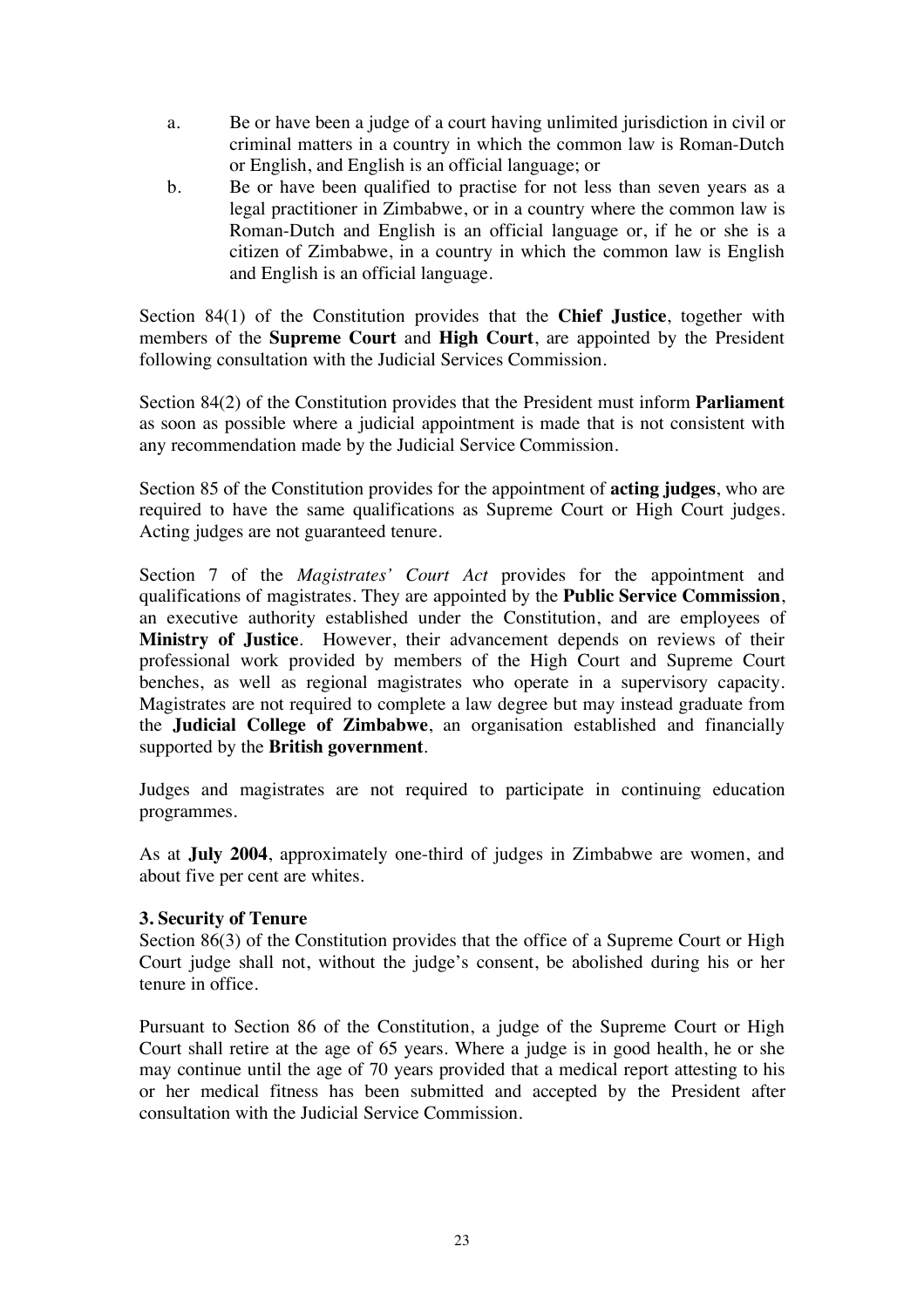Section 84(3) of the Constitution provides that a judge of the Supreme Court or High Court may be appointed for a fixed period, and shall be exempted from the scope of Section 86.

Section 86(2) of the Constitution provides that a judge of the Supreme Court or High Court may resign from office at any time by giving written notice to the President.

The salaries and conditions of service of judges are fixed by the President. Section 88(1) of the Constitution provides that funds for the payment of salary and allowances to the Chief Justice and judges of the Supreme Court and High Court shall be charged upon and paid out of the Consolidated Revenue Fund. Section 88(2) of the Constitution provides that the salary and allowances of a judge may not be reduced during the period that he or she holds office.

Conditions of employment for magistrates, including remuneration, are poor. Magistrates are not guaranteed tenure, and may be hired or fired at the will of the Public Service Commission. Further, as public servants, magistrates are far more susceptible to personal attacks and intimidation, particularly in remote areas where they are in regular contact with those people who come before them in the courts.

## **4. Freedom of Expression and Association**

 In accordance with British practice, judges are constrained from publicly responding to the often slanderous attacks made against them in the state-owned media and convention demands that the executive - in particular, the **Minister of Justice** and **Attorney-General** - present a defence on their behalf and condemn and discourage such behaviour. However, these officers have systematically refused to take official action against those who harass and attack judges.

Judges and other judicial officers are free to form their own associations.

## **5. Professional Secrecy and Immunity**

Judicial officers cannot be sued in their personal capacity for acts or omissions in the course of carrying out their official functions.

Section 18 of the Constitution requires judges to disqualify themselves from cases where there is a perception of bias or a conflict of interest.

While judges may not hold political office simultaneously with judicial office, in practice there is considerable movement between government posts and judicial duties. For example, the current **Chief Justice Godfrey Chidyausiku**, appointed in **2001**, had previously held office as a pro-Mugabe Member of the Rhodesian parliament during the 1970s, served as the Deputy Minister of Justice and became Mr Mugabe's Attorney-General shortly after independence in 1980. His appointment in 1999 as chairman of a ruling-party controlled commission to draft a new national Constitution drew widespread criticism, particularly after the draft produced contained a significant enhancement of President Mugabe's powers.

### **6. Discipline, Suspension and Removal**

The investigation of charges and complaints against judges is conducted by the tribunals created under the Constitution. Section 87 of the Constitution provides that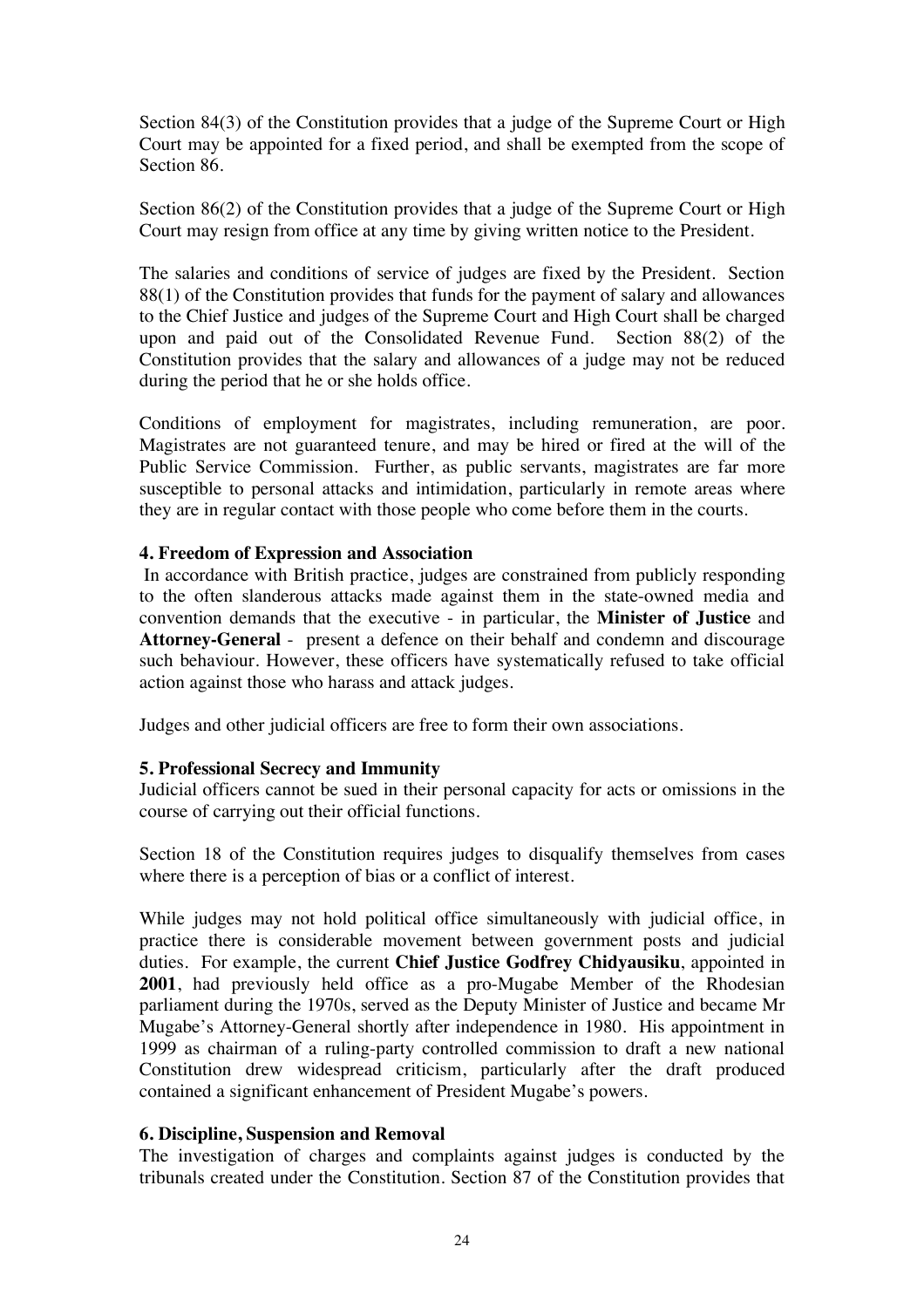judges in the Supreme Court or High Court may be removed from office only for inability to discharge their functions or for misbehaviour. Where it is proposed to remove the Chief Justice, section 87(2) of the Constitution provides that the President must appoint a tribunal to investigate the allegations made. In the case of other judges of the Supreme Court and High Court, section 87(3) also requires that a tribunal be appointed to conduct an inquiry. The tribunal is required to make a recommendation to the **Judicial Services Commission**, and the question of dismissal will be determined on this basis. Section 87(8) of the Constitution provides that a judge will be suspended from performing the functions of his or her office once the question of removal has been referred to a tribunal, and that the suspension shall remain in force until revoked by the President or until the judge is removed from office.

The provisions of the *Commissions of Inquiry Act* (Chapter 10:07) shall apply to the operation of the tribunal and the commissioners who are appointed to it. Tribunals for removal of judges are composed of at least three duly qualified members who are selected by the President. Members must be selected from amongst persons who have held office as a judge of the Supreme Court or High Court, persons who hold or have held office as a judge of a court in the English or Roman-Dutch common law tradition having unlimited criminal or civil jurisdiction, or specifically nominated legal practitioners.

Misconduct by magistrates is handled pursuant to the *Public Service Regulations 2000.* 

### **c.2 The Legal Profession**

### **1. Qualifications and Training**

Historically, the legal profession in Zimbabwe had a **Bar** divided between advocates and attorneys, similar in nature to that between barristers and solicitors. In **1981**, the legal profession was fused. Lawyers may still opt to practise as attorneys who provide advisory services and prepare documents, or as advocates who specialise in trial work and appear in court to represent clients. The majority of registered practitioners are based in Harare, with a substantial number in Bulawayo.

In order to be admitted to practice, lawyers must complete a university law degree course that has fulfilled the requirements of, and has been certified by, the **Council for Legal Education (CLE)**. The CLE is a statutory body established under the *Legal Practitioners Act* (Chapter 27:07)*,* which sets all standards for qualification as well as entrance examinations for the profession. The only recognised minimum law degree is the Bachelor of Laws (LLB) offered by accredited public universities with faculties of law. In order to complete requirements and be entitled to registration in the Zimbabwe High Court, candidates must serve a three-year pupillage under the auspices of the **Zimbabwe Law Society**.

In addition, the *Legal Practitioners Act* provides for reciprocity in that it allows practitioners coming from a country with a Roman-Dutch law system to practise in Zimbabwe upon making a successful application to the Minister of Justice, Legal and Parliamentary Affairs. The **Council for Legal Education** must certify that the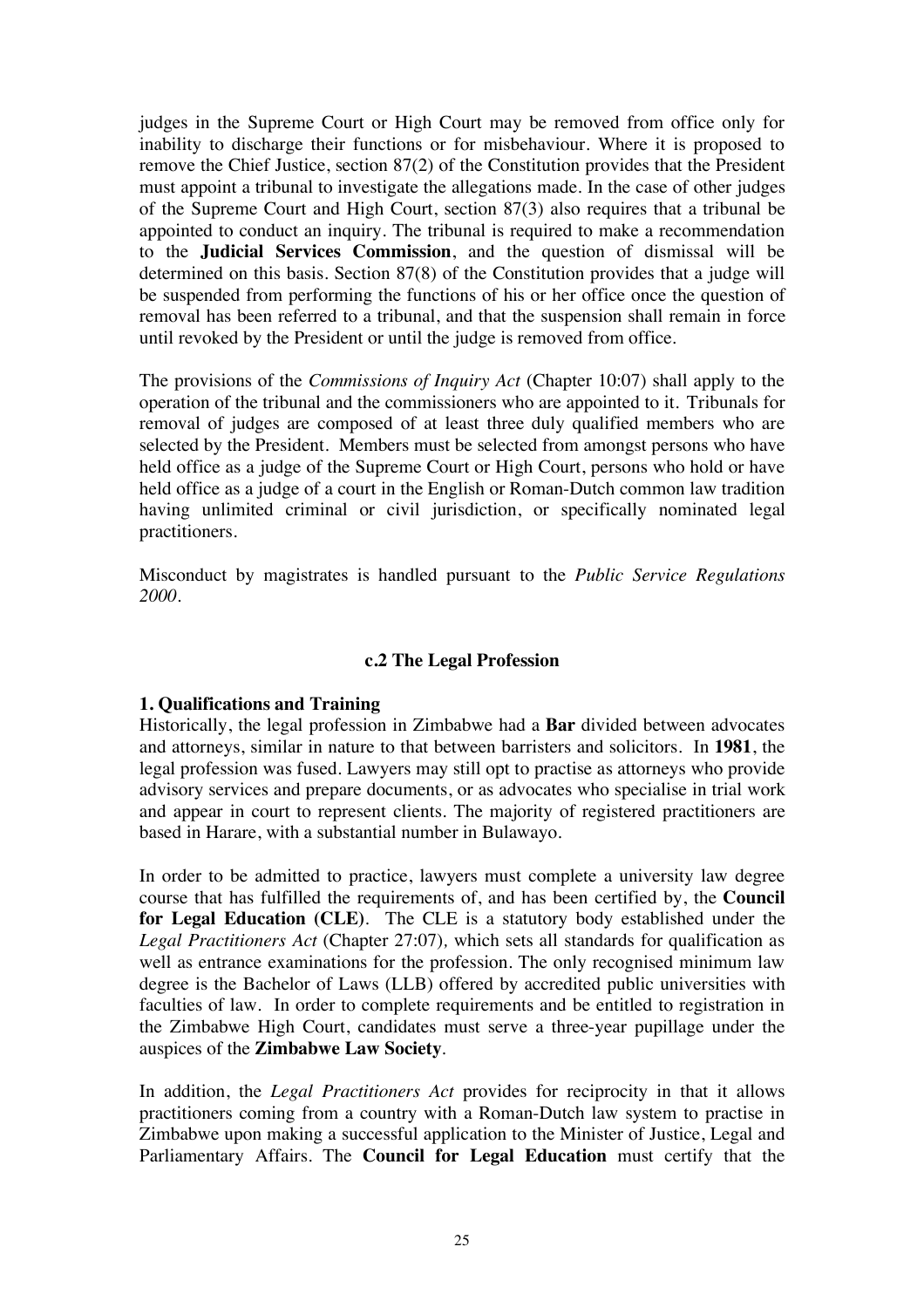standard of instruction received by the practitioner in his or her homeland is equivalent to that required of legal practitioners in Zimbabwe.

While continued legal education is not required of all lawyers, it is a prerequisite for those wishing to set up their own practice. As most lawyers in Zimbabwe practise in this manner, the rate of participation in continuing educational programmes is quite high.

Paralegals, who work under the supervision of lawyers, are the main providers of legal services in rural areas. This is largely due to the reliance upon customary African law to resolve disputes in these regions. While they are not licensed as lawyers and do not have the right to represent litigants in court, they are trained to provide legal advice to clients. They do not, however, complete law degrees.

In **2003**, the **Law Society** noted that there were 1,470 practising lawyers in Zimbabwe. Females comprise approximately one-third of the legal profession, and whites about 10 per cent.

# **2. Duties and Responsibilities**

The *Legal Practitioners Act* is the primary legislation regulating the legal profession in Zimbabwe. The Act requires all lawyers or law firms to register with the Ministry of Justice, Legal and Parliamentary Affairs to practise in the country's courts. The annual registration process generally involves the submission of an audit certificate concerning funds held in trust for clients.

Lawyers are subject to strict ethical duties under the *Legal Practitioners Act* and the rules of civil court procedure, and may be held liable for professional negligence if they are derelict in the performance of their duties.

## **3. Freedom of Expression and Association**

Whilst lawyers are free to form collectives which address particular areas of interest or affiliation, their groups may face persecution in the event that their agenda clashes with government interests.

## **4. Professional Associations**

The **Law Society of Zimbabwe** is the primary professional organisation for members of the legal profession and is established pursuant to the *Legal Practitioner Act* **1981***,*  which sets out its responsibilities. Membership of the Law Society is mandatory for all practising lawyers. The **Bar Association** continues to exist for those lawyers practising solely as advocates.

Although there have been claims that the Law Society reflects the interest of white lawyers in large firms in capital cities and is therefore not representative of the whole of the legal profession, this is reportedly not a widely held view. African lawyers are generally able to work and advance themselves in the profession. The legal community has resisted government proposals to give the state's legal work exclusively to black firms, and have denounced this as an attempt by the government to use economic incentives to silence its critics and to undermine the independence of the legal profession. However, to date, the government continues to wield its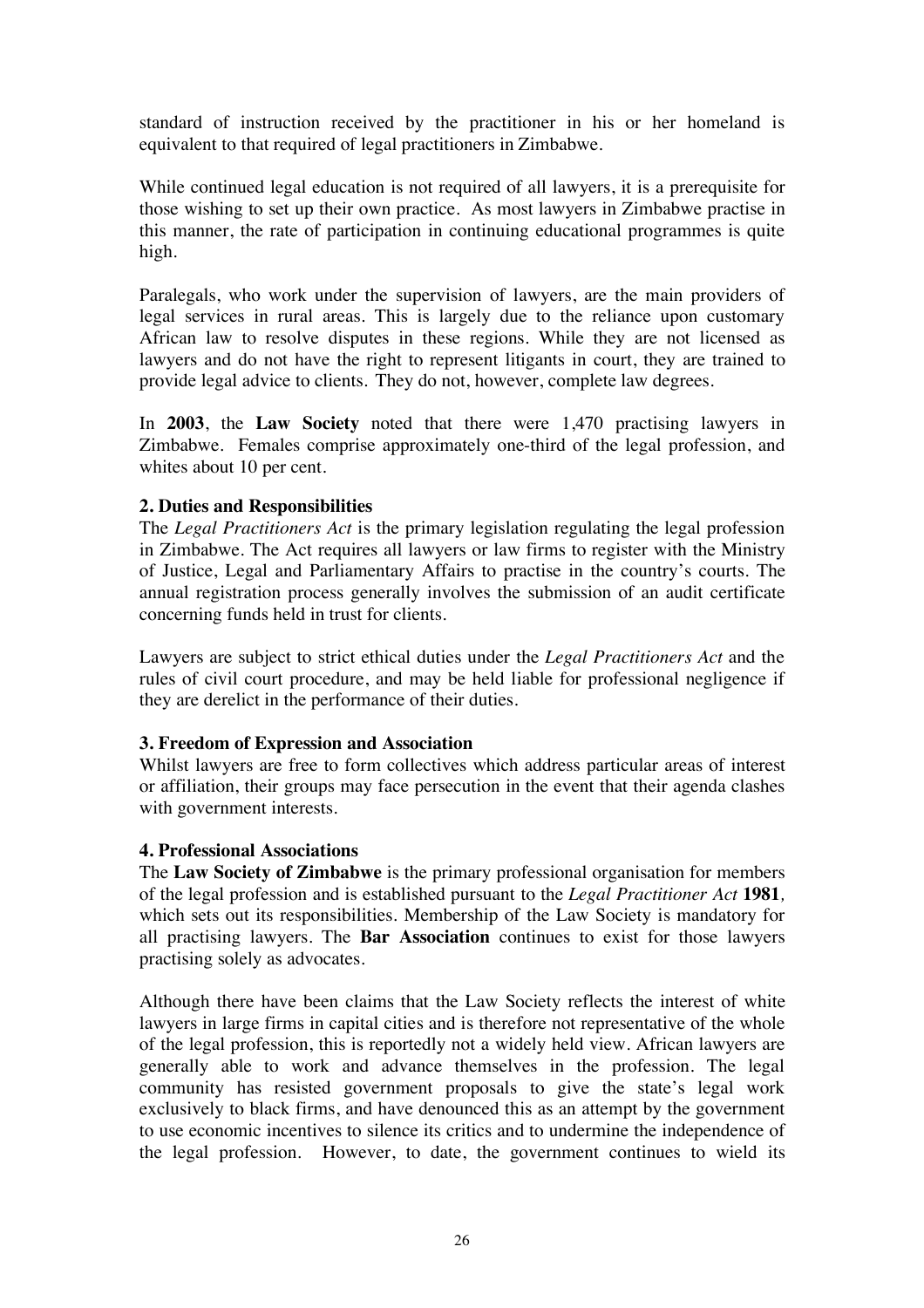economic power by providing legal work generated by statutory corporations and state business interests to firms in its favour.

The **Law Society of Zimbabwe** has led the legal profession in supporting the independence of the judiciary and condemning personal attacks and threats aimed at individual judges to force resignations and retirements. At its annual general meeting in **2001**, the Law Society's members passed a resolution reaffirming its commitment to these objectives. Reportedly, following the resolution, the **Minister of Information and Publicity** threatened to amend existing legislation to prevent lawyers from issuing similar statements in the future.

Lawyers enjoy a monopoly in courts and unqualified lay persons are prohibited from representing parties in court proceedings. While litigants may appear in person in the magistrates' courts, they must obtain leave to represent themselves in the High Court or Supreme Court.

# **5. Disciplinary Proceedings**

Lawyers must abide by a compulsory code of conduct administered by the Law Society. The **Law Society** is empowered to initiate disciplinary proceedings for violations of the code. These proceedings are determined by a tribunal, composed of a judge and senior lawyers, in accordance with the provisions of the code. A lawyer accused of a disciplinary offence may be legally represented at a tribunal hearing and is entitled to seek judicial review of any decision made by the tribunal.

The annual reports of the Law Society indicate that most complaints received from clients about members of the profession relate to relatively insignificant matters such as failure by lawyers to respond promptly to correspondence, rather than serious breaches of ethics.

## **c. 3 Prosecutors**

# **1. Qualifications and Training**

The majority of prosecutors receive training at the **Judicial College of Zimbabwe**, although persons holding a law degree may apply to join the service. Prosecutors are not required to participate in continuing education programmes.

# **2. Status and Conditions of Service**

In addition to the appointment of the Attorney-General, Section 76 of the Constitution provides for the appointment of one or more **Deputy Attorney-General**s. The Deputy Attorney-General is required to hold the same qualifications as the Attorney-General and is appointed in the same manner. Similarly, he or she holds public office but is not a member of the public service.

The Deputy-Attorney-General's role is to assist the Attorney-General in the exercise of his or her functions, and to perform such other functions as are specifically assigned. He or she shall also act as Attorney-General when the office is vacant, or when the Attorney-General cannot fulfil his or her duties.

The Deputy Attorney-General's terms of employment (including remuneration) are fixed by the President, and his or her salary is paid from the Consolidated Revenue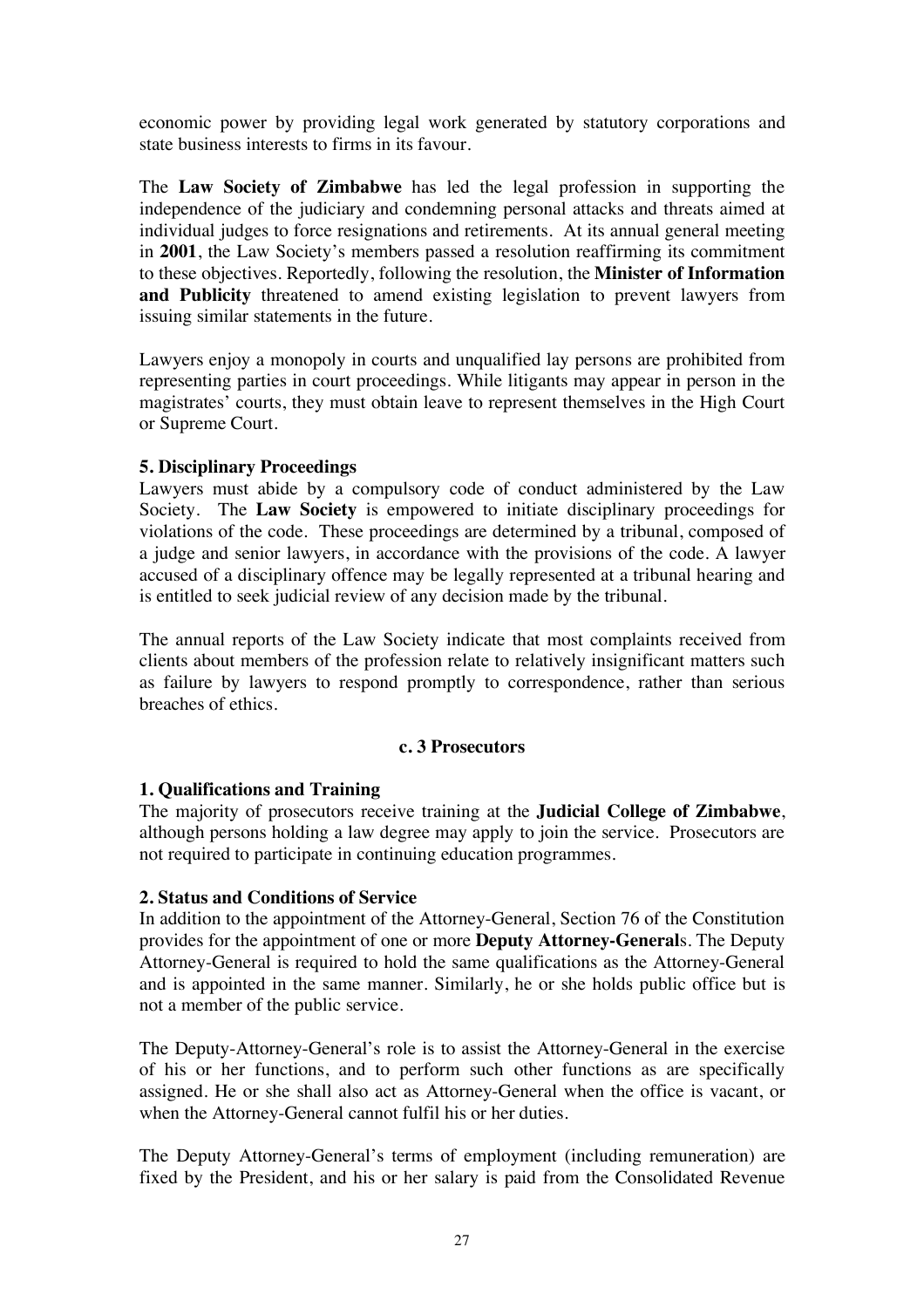Fund. The salary of a Deputy Attorney-General may not be reduced during his or her term of office. Section 110 of the Constitution sets out the special procedure by which the **Attorney-General** may be removed in the event of misconduct.

The **Ministry of Justice** appoints all other members of the prosecution service and prescribes their salaries and employment conditions. Like magistrates, they are employed as civil servants in the public service. As bureaucrats, prosecutors have not established a professional association and are not required to belong to one. As the state prosecution service forms part of the public service, senior appointments are made by the government and lower-level appointments are made by the **Public Service Commission**. The public service retirement age of 60 years also applies to prosecutors.

While the public service is in theory non-political and civil servants are prohibited from participating in party political activity under the *Public Service Regulations,* public prosecutors come under considerable political pressure in their role as the government's representatives in court in criminal matters, particularly where charges have been brought under the *Public Order and Security Act*.

Females comprise approximately one-third of the prosecution service. There are currently no white prosecutors working in Zimbabwe.

## **3. Role in Criminal Proceedings**

Prosecutors carry out functions assigned by the Attorney-General, and are constitutionally required to be free from political direction or control. In theory, the Attorney-General is solely responsible for the decision to bring a prosecution. Under Section  $76(4)(c)$  of the Constitution, he or she may discontinue any criminal proceedings instituted or take over at any stage before judgment.

In practice, however, frequently there is political interference in the decision. This is particularly the case where the accused person is a member of the ruling party, or is a friend or relative of a member of the government. As a result of the system of political patronage in Zimbabwe, crimes committed by public officials are simply not prosecuted. The decision to drop charges is commonly attributed to insufficient evidence or poor investigation by police.

Policing in Zimbabwe is selective. In their **September 2002** report, "Justice in Zimbabwe"*,* the **Zimbabwe Legal Resources Foundation** (LRF) (http://www.lrf.co.zw/) noted numerous reports of police refusals to accept complaints against members of the ruling party and war veterans. It is also indicated that a large number of complaints are inadequately investigated. Judges and magistrates have criticised police inefficiency and incompetence, as well as their failure to conduct a proper investigation prior to arresting suspects. In the above-mentioned report, the LRF also noted that corruption in the police force has been frequently reported, and prosecutions under the *Prevention of Corruption Act* are common.

## **4. Disciplinary Proceedings**

Pursuant to the *Public Service Act* (Chapter 16:03)*,* the **Ministry of Justice** is responsible for disciplinary matters concerning prosecutors, including their removal where it is warranted. The legislation and regulations creating the civil service deal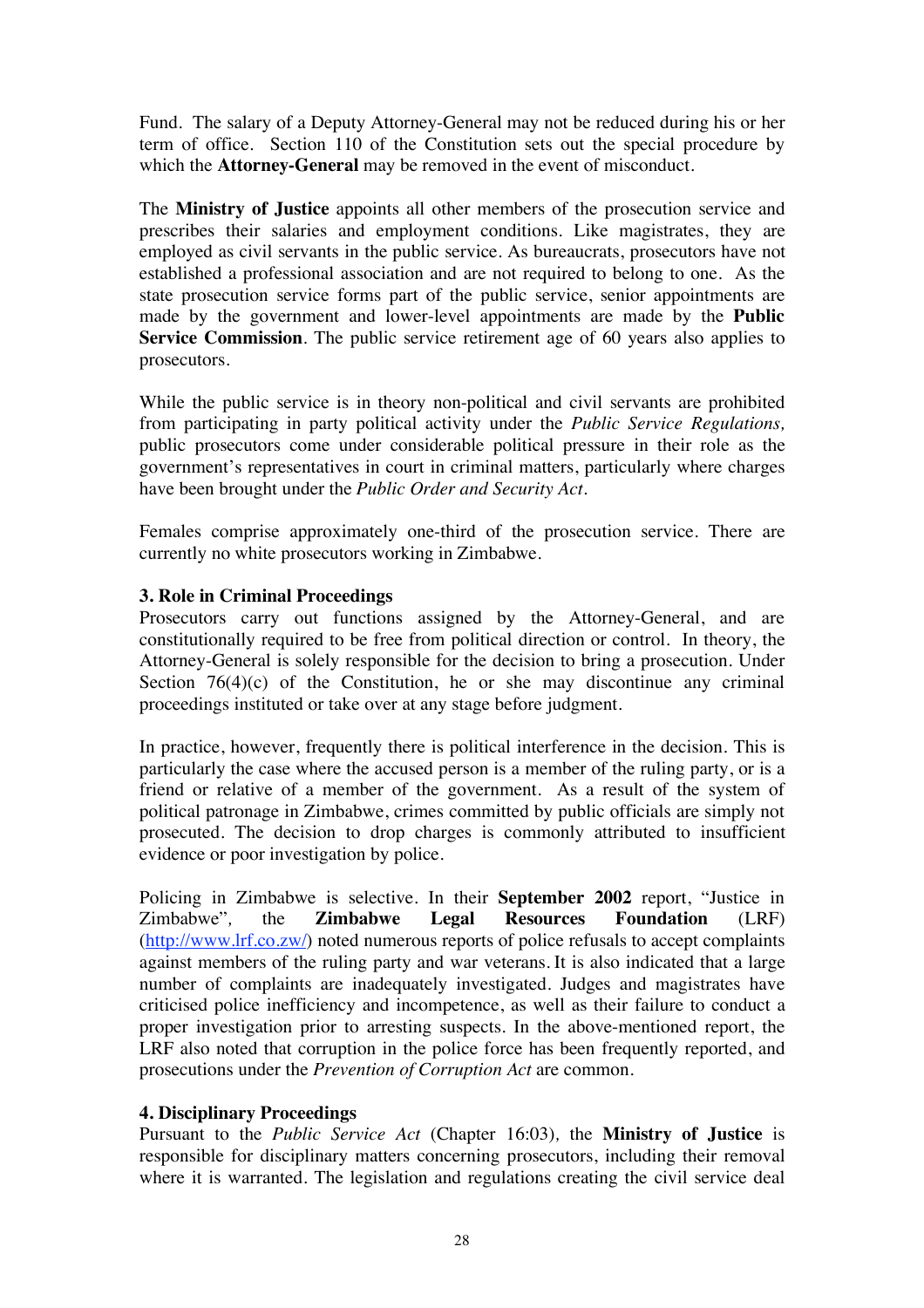with issues such as abuse of power, conflict of interest, bribery and the trading of inside information. In addition, the public service has adopted a *code of conduct*, inherited from the United Kingdom prior to independence.

Prosecutors are required to disqualify themselves from cases if there is a conflict of interest or perception of bias.

## **d. Access to Justice**

# **1. Access to Justice**

Section 13(3) of the Constitution requires that a person who is arrested or detained be informed as soon as is reasonably practicable of the reasons for his or her arrest and detention, and be afforded an opportunity to consult a lawyer at his or her own expense without delay. A person is entitled to be informed of the nature of charges in a language that he or she understands.

Police powers of arrest and detention are governed by the *Criminal Procedure and Evidence Amendment Act* (Chapter 9:07). While this legislation does provide for arrest without warrant, this is only available in limited circumstances. Arrest without warrant is permitted where a person commits or attempts to commit an offence in the presence of the arresting officer. Arrest without warrant is also permitted where a police officer has reasonable grounds to suspect that the arrested person has committed an offence listed in the *First Schedule* to the *Criminal Procedure and Evidence Act*, or if the police officer is ordered by a judge, magistrate or justice of the peace to effect such an arrest. Finally, it is permitted in any of the other circumstances listed under Section 25 of the *Criminal Procedure and Evidence Act.*

## **2. Fair Trial**

Section 18 of the Constitution protects the right of a person charged with a criminal offence to have a fair hearing within a reasonable time. In **1991**, *In re Mlambo,* the **Supreme Court** held that where the length of a delay is such as to deny the accused of his or her right to a fair hearing, the section will be violated and the proceedings must be permanently stayed.

# **3. Legal Aid**

Section 18 of the Constitution provides that a person charged with a criminal offence shall be permitted to defend himself or herself in person or, with the exception of proceedings before a local court, may be represented by a legal representative of his or her choice – albeit at his or her own expense. In practice though, every person charged with murder is provided with a lawyer in the event that he or she cannot afford one.

The *Legal Aid Act* (Chapter 7:16) also allows for the provision of legal representation to persons charged with a criminal offence who cannot afford a lawyer.

When the question of access to legal representation has been brought before the courts, the rights of the suspect have been consistently upheld. In the **1983** case of *S v Slatter & Ors*, the courts confirmed that a person's right to legal representation in criminal proceedings includes the right to have access to his or her legal advisers